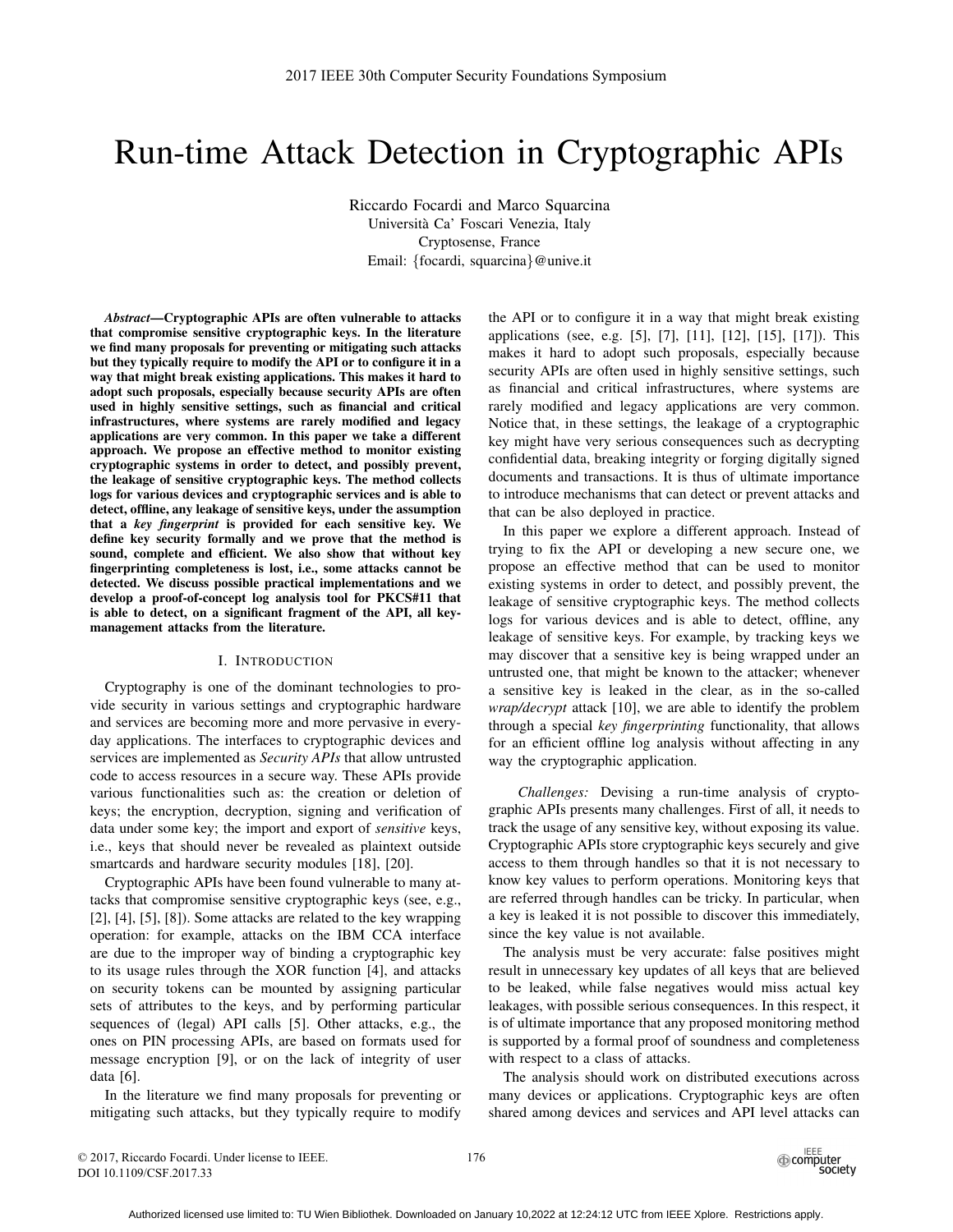thus be effectively run in a distributed fashion, with the aim of bypassing any local monitoring. Thus, it is important that the analysis is able to collect logs from various sources and check them consistently, in order to find attacks that might leak a key of one cryptographic service through another one, in a different physical location.

Finally, the analysis should be efficient and should be able to scale on fairly big logs. Ideally, the monitor should continuously collect distributed logs and perform the analysis in real-time. Once the analysis has been proved accurate and suitably tested, the monitor might run "in the middle" of the API calls, and could be able to spot attacks on the fly and prevent them, by blocking the call right before the key is leaked.

*Contributions:* We contribute to the state of the art in various respects:  $(i)$  we model the problem of run-time detection of cryptographic API attacks. Our model captures distributed attacks, i.e., attacks performed by executing API calls on different devices and services;  $(ii)$  we provide a sound and complete characterization of attacks based on the monitoring of a subset of API calls;  $(iii)$  we prove that the problem of finding attacks cannot be decided in general because, intuitively, it is not possible to distinguish sensitive keys from non-sensitive ones just by their values;  $(iv)$  we propose a key fingerprinting abstract mechanism and a runtime analysis that is sound, complete and efficient; key fingerprinting is only used for logging purposes in order to make the analysis feasible and accurate and it does not affect the cryptographic applications invoking the API; (v) we discuss practical implementations and we develop a proof-of-concept log analysis tool for PKCS#11, the RSA standard interface for cryptographic tokens [18], [20]. The tool is able to detect, on a significant fragment of the API, all key-management attacks reported in [12], [14].

*Related Work:* The first paper that has applied general analysis tools to the analysis of security APIs is [22], but no formal statement of the security guarantees provided by the analysis was done. The first automated analysis of PKCS#11 with a formal statement of the underlying assumptions has been presented in [12]. In [5], the model of [12] has been generalized and provided with a reverse-engineering tool that automatically refines the model depending on the actual behavior of the device. When new attacks were found, they were tested directly on the device to get rid of possible spurious attacks determined by the model abstraction. The automated tool of [5] has successfully found attacks that leak the value of sensitive keys on real devices. In [1], [7], type-based techniques have been used to statically analyze the security of cryptographic API specification. Computational security guarantees of cryptographic APIs have been studied in [16], [17], [21].

All of above works aim at analyzing a given API specification or configuration, looking for attack sequences or proving the absence of attacks. None of them perform a run-time analysis of API invocation sequences.

Caml Crush [3] is a PKCS#11 Filtering Proxy that can be configured to prevent dangerous PKCS#11 commands and mechanisms. Caml Crush performs a run-time analysis, but there are important differences with respect to our proposal:  $(i)$  Caml Crush modifies the API behavior by imposing restrictions that prevent attacks. For example it prevents keys to be assigned conflicting roles so that attacks such as Clulow's wrap/decrypt are prevented. Our approach is different: we do not impose any restriction on how keys are configured and used, and in fact we do not even consider key attributes, since our method is independent of the specific API. We just monitor the API calls that can be responsible of leaking a sensitive key. While Caml Crush can break applications that do not adhere to the imposed policy, even when no key leakage happens, our approach is more accurate and only stops the calls that are responsible of key leakages greatly reducing the number of false positives;  $(ii)$  Caml Crush does not track keys on multiple devices and is thus unable to prevent the distributed attacks we discuss in Section III, unless the wrapping API is modified. More precisely, in Caml Crush it is possible to enable an ad hoc modification of the wrapping API that tracks key attributes but makes the API incompatible with the standard PKCS#11 one: keys wrapped under Caml Crush modified wrapping API cannot be unwrapped on standard devices; (iii) our method can work offline by simply analyzing logs, while Caml Crush requires an online component to actively monitor API calls. Together with  $(i)$ , we believe that this is a fundamental feature that might facilitate the adoption of the method, since it would never interfere with (and possibly break) applications, a crucial requirement in critical settings (e.g., banks);  $(iv)$  Camel Crush is tailored to PKCS#11 while our approach is more general in principle. Indeed, the method we propose does not rely on any specific feature of PKCS#11 such as key attributes. It only requires the specification of which keys are sensitive (i.e., not accessible in the clear), a basic security property useful in any key management API (e.g., Microsoft CAPI and CNG, Java JCA).

The model presented in this work is based on the one in [12] but there are important differences: we remove from the model any detail that is specific of PKCS#11, in order to model generic cryptographic APIs. We define a notion of local and distributed secure execution that formalizes when a specific execution is secure with respect to a set of sensitive keys. In particular, our executions are not regulated by any key policy or attributes as in [12]. Finally, the focus of [12] is the discovery of sequences of API calls that might leak a key. Here, instead, we study how to detect attacks on given (distributed) sequences of API calls by log inspection, i.e., without knowledge of the actual key values.

*Structure of the Paper:* In Section II we present the core formal model, which is based on [12]; Section III introduces our notion of secure distributed execution that we characterize in terms of the analysis of a subset of the API calls; Section IV presents our method for the run-time analysis based on key fingerprinting and we prove that it has linear complexity with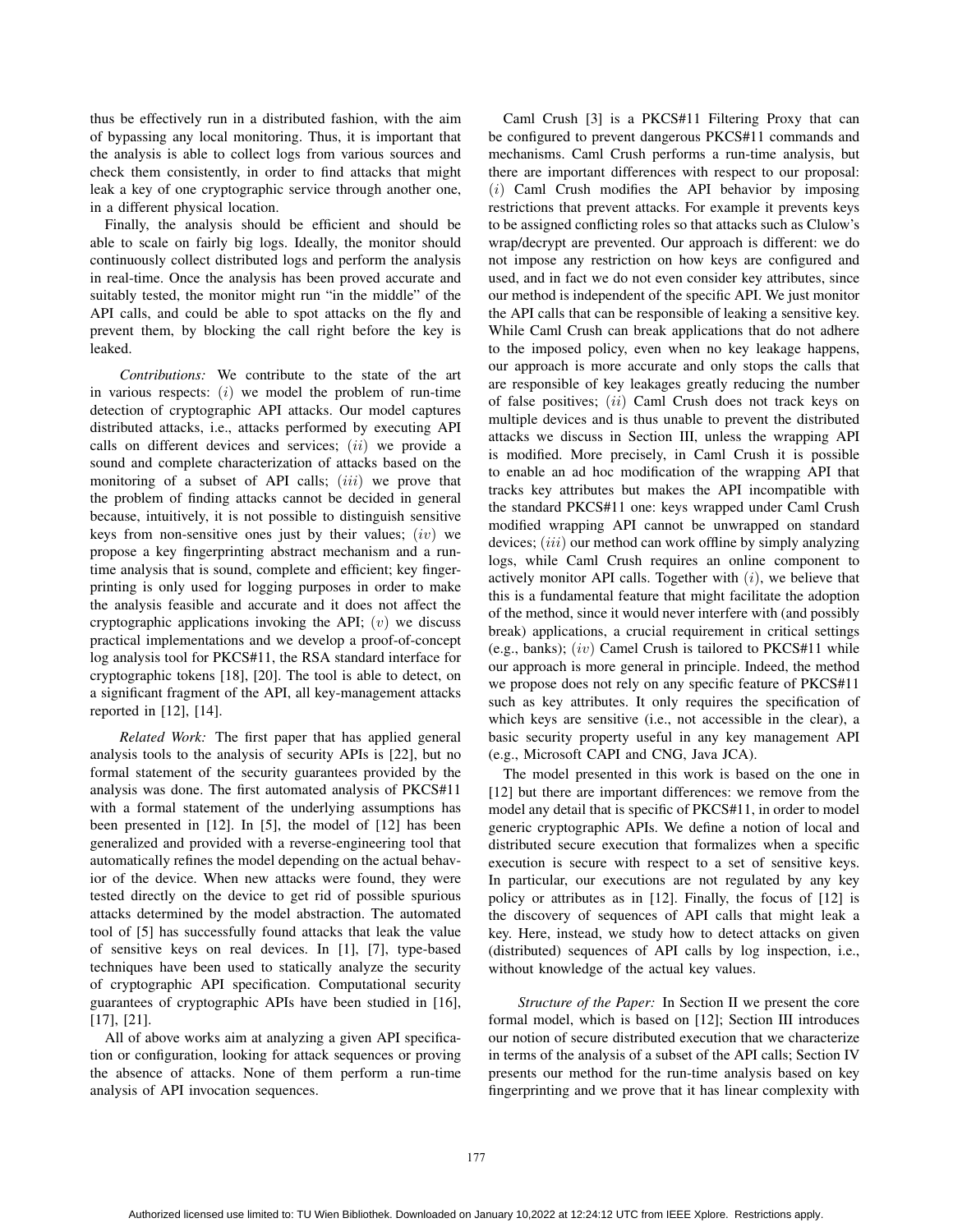respect to the length of logs and the number of sensitive keys; in Section V we report on a prototype implementation in PKCS#11, where we implement key fingerprinting through standard API calls. We show that the tool can effectively detect and prevent known attacks on a significant fragment of PKCS#11 key management; Section VI draws some concluding remarks.

## II. CORE MODEL

The core of our model is a variation of the one introduced by Delaune, Kremer and Steel (DKS) [12], in which anything specific to PKCS#11 has been removed, and with labels referring to API calls on the transitions. The latter will be required to formalize secure executions in Section III.

The attacker is assumed to be able to call commands of the API in any order providing any known value. Data and keys are modeled as terms and the rules of the API and the abilities of an attacker are written as rules that, given some terms, produce new ones. Cryptography is modeled symbolically: the intruder is assumed not to be able to break cryptography by brute-force or cryptanalysis, i.e., (s)he can only read an encrypted message if (s)he knows the correct key, along the standard Dolev-Yao approach [13]. Since the attacker is at the API level, we do not distinguish between malicious or legitimate users.

# *A. Syntax*

As in DKS, we assume a given *signature* Σ, i.e., a finite set of *function symbols*, with an arity function  $ar : \Sigma \to \mathbb{N}$ , a (possibly infinite) set of *names*  $\mathcal N$  and a (possibly infinite) set of *variables*  $X$ . Names represent keys, data values, nonces, etc. Function symbols model cryptographic primitives. We also denote with  $\Sigma_{\alpha p i}$  the set of API function symbols and extend the arity function to this set in the expected way. The set of *plain terms*  $\mathcal{PT}(\Sigma, \mathcal{N}, \mathcal{X})$  is defined by the following grammar

$$
\begin{array}{ll}\n\mathsf{t} & := & \mathsf{x} & \mathsf{x} \in \mathcal{X} \\
& | & \mathsf{n} & \mathsf{n} \in \mathcal{N} \\
& | & \mathsf{f}(\mathsf{t}_1, \dots, \mathsf{t}_j) & \mathsf{f} \in \Sigma \text{ and } \mathit{ar}(\mathsf{f}) = j\n\end{array}
$$

The set  $\mathcal{PT}(\Sigma, \mathcal{N}, \emptyset)$ , also referred to as  $\mathcal{PT}(\Sigma, \mathcal{N})$ , is called the set of *ground terms*. We use  $vars(t)$  and  $names(t)$  for the set of variables and names that occur in the term t and extend the notations to set of terms.

We simplify the DKS model by removing the set of literals from each rule. As a result, user's capabilities are not restricted by the attributes assigned to key handles. Additionally, we make explicit the API function call used to fire a rule by including the function as a label. The description of the system is given as a finite set of rules  $R$  of the form

$$
T \xrightarrow{\text{f} \atop \text{new fi}} T'
$$

where  $T, T' \subseteq \mathcal{PT}$  are sets of plain terms,  $\tilde{n} \subseteq \mathcal{N}$  is a set of parmers and  $f \in \Sigma$  is an API function symbol. When  $\tilde{n} = \emptyset$ names and  $f \in \sum_{api}$  is an API function symbol. When  $\tilde{n} = \emptyset$ , we omit new  $\tilde{n}$  from the rule.

Intuitively, the rule can be fired when all the terms in  $T$  are in the user knowledge and the API function f is invoked. The effect of the rule is that the user knowledge is augmented with terms in  $T'$ . The new  $\tilde{n}$  means that all the names in  $\tilde{n}$  need to the replaced by fresh names in  $T'$ . This models nonce or key be replaced by fresh names in  $T'$ . This models nonce or key<br>generation: if the rule is executed several times, the effects are generation: if the rule is executed several times, the effects are different as different names will be used each time.

We consider the signature  $\Sigma = \{\text{senc}, \text{aenc}, \text{pub}, \text{priv}, \text{h}\},\$ as in DKS. The function symbols senc and aenc of arity 2 represent symmetric and asymmetric encryption, whereas pub and priv of arity 1 are constructors to obtain public and private keys, respectively. The symbol h allows to model key handles.

Example 1 (Ciphertext, Keys and Handles). *We show a few examples of ciphertext, key and handle terms. Term* senc(k<sub>2</sub>, k<sub>1</sub>) *represents key* k<sub>2</sub> *encrypted under symmetric key* k1*. Private key* priv(s) *and public key* pub(s) *represent a keypair generated from a common seed* <sup>s</sup>*. Finally* <sup>h</sup>(n, <sup>k</sup>) *is a handle referring to key* k*. Nonce* n *is used to make it possible to have multiple handles, e.g.,*  $h(n, k)$  *and*  $h(n', k)$ *, for the same key*  $k$ *, Notice that from a handle it is not possible to same key* k*. Notice that from a handle it is not possible to recover the value of the key.*

We consider the following set of API functions

 $\Sigma_{api} = \{KeyGen, KeyPairGen,$ Wrapss, Wrapsa, Wrapas, Unwrapss, Unwrapsa, Unwrapas,  $\text{Encrypt}_s,$  Encrypt<sub>a</sub>, Decrypt<sub>s</sub>, Decrypt<sub>a</sub>}

Intuitively, KeyGen, KeyPairGen are nullary functions for generating symmetric keys and key pairs, respectively; Wrap<sub>ss</sub>, Wrap<sub>sa</sub>, Wrap<sub>as</sub> and Unwrap<sub>ss</sub>, Unwrap<sub>as</sub>, Unwrap<sub>as</sub> are used to respectively wrap and unwrap keys under other keys. We model the common cases of wrapping a symmetric key under a symmetric and an asymmetric one plus the case of wrapping an asymmetric key under a symmetric one. Wrap operations take two key handles as arguments while unwrap operations take a handle and a ciphertext and generate a new handle in the device, pointing to the unwrapped key. Finally, Encrypt<sub>s</sub>, Encrypt<sub>a</sub> and Decrypt<sub>s</sub>, Decrypt<sub>a</sub> perform symmetric and asymmetric encryption and decryption. They respectively take as arguments a plaintext/ciphertext and the handle of the encryption/decryption key. The set of rules of our model are listed in Table I.

Example 2 (Wrap API). *As an example, consider the rule*

 $h(x_1, y_1), h(x_2, y_2) \xrightarrow{Wrap_{ss}}$  senc $(y_2, y_1)$ 

*used to wrap a symmetric key with another symmetric key. We have that*  $h(x_1, y_1)$  *and*  $h(x_2, y_2)$  *are handles for keys*  $y_1$  *and* <sup>y</sup>2*, respectively, while* senc(y<sup>2</sup>, <sup>y</sup>1) *is the symmetric encryption of*  $y_2$  *under*  $y_1$ *. The rule states that the key*  $y_2$  *can be wrapped, i.e., encrypted, with*  $y_1$  *when the API function* Wrap<sub>ss</sub> *is fired and both handles for keys* <sup>y</sup><sup>1</sup>, <sup>y</sup><sup>2</sup> *are known. The wrapped key is then added to the set of known terms.*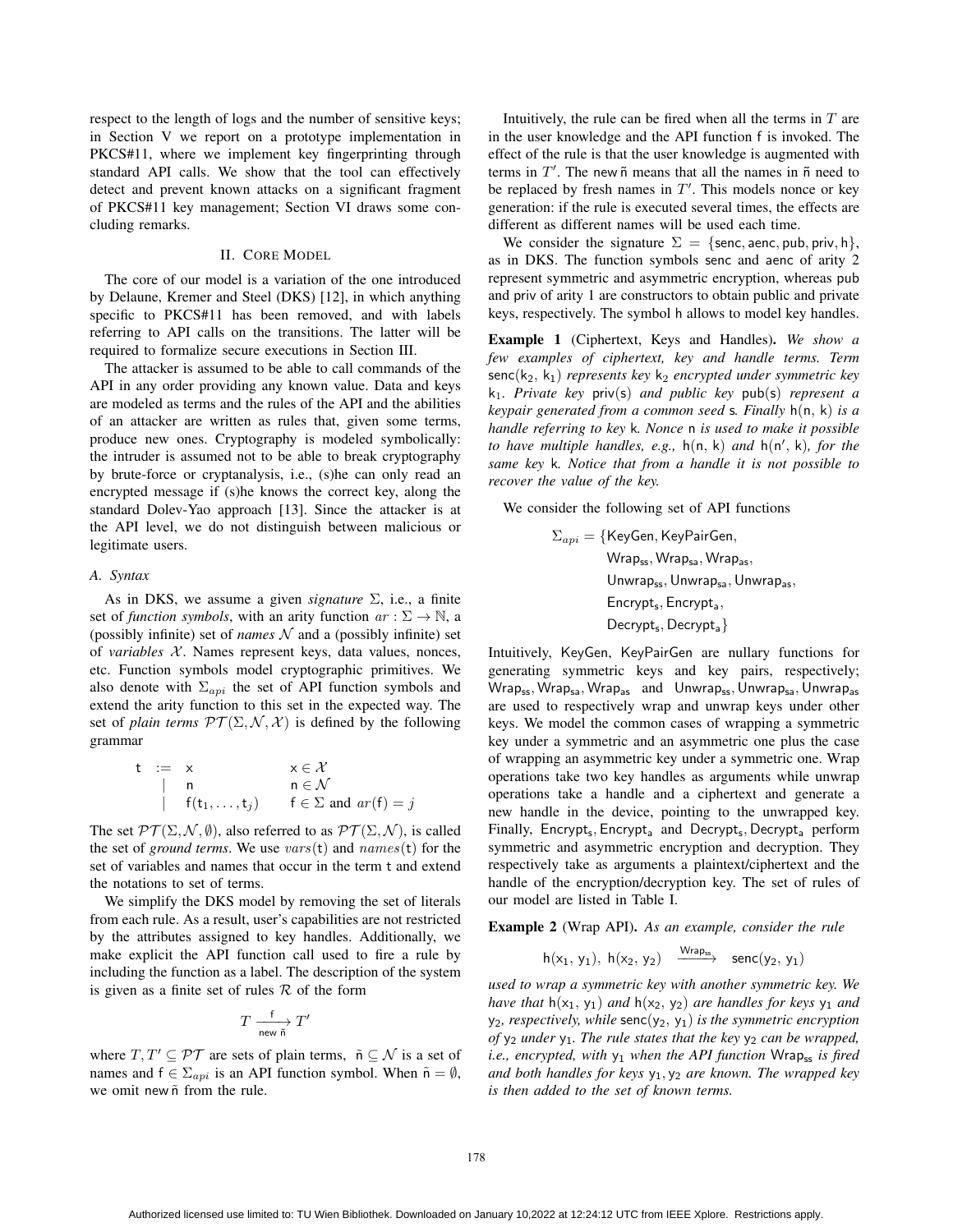$$
\begin{array}{cccccc} \text{KeyGen} & \text{ht}(n, k) & \text{New PairGen} & \text{ht}(n, k) \\ & \xrightarrow{\text{new } n, k} & \text{ht}(n, \text{priv}(s)), \text{ pub}(s) \\ & \xrightarrow{\text{new } n, s} & \text{ht}(n, \text{priv}(s)), \text{ pub}(s) \\ & \xrightarrow{\text{hw } n, s} & \text{senc}(y_2, y_1) \\ & \text{ht}(x_1, \text{priv}(z)), \text{ht}(x_2, y_2) & \xrightarrow{\text{Wrap}_{ss}} & \text{senc}(y_2, \text{pub}(z)) \\ & \text{ht}(x_1, y_1), \text{ht}(x_2, \text{priv}(z)) & \xrightarrow{\text{Wrap}_{ss}} & \text{senc}(\text{priv}(z), y_1) \\ & \text{ht}(x, y_2), \text{senc}(y_1, y_2) & \xrightarrow{\text{Mown}_{n_2}} & \text{ht}(n_1, y_1) \\ & \text{ht}(x, \text{priv}(z)), \text{aenc}(y_1, \text{pub}(z)) & \xrightarrow{\text{Mown}_{n_2}} & \text{ht}(n_1, y_1) \\ & \text{ht}(x, y_2), \text{senc}(\text{priv}(z), y_2) & \xrightarrow{\text{Mown}_{n_2}} & \text{ht}(n_1, \text{priv}(z)) \\ & \text{ht}(x_1, y_1), y_2 & \xrightarrow{\text{Encrypt}_{s}} & \text{senc}(y_2, y_1) \\ & \text{ht}(x_1, y_1), \text{senc}(y_2, y_1) & \xrightarrow{\text{Decrypt}_{s}} & \text{senc}(y_1, \text{pub}(z)) \\ & \text{ht}(x_1, \text{priv}(z)), \text{aenc}(y_2, \text{pub}(z)) & \xrightarrow{\text{Decrypt}_{s}} & \text{parc}(y_1, \text{pub}(z)) \\ \end{array}
$$



#### *B. Semantics*

We enrich the semantics of DKS with labels, as they will be required for the run-time analysis. The semantics is thus defined in terms of a labeled transition system  $(Q, A, \rightarrow, q_0)$ . Q defines the set of possible states, where each state  $q \subseteq$  $PT(\Sigma, \mathcal{N})$  is the set of ground terms in the user's knowledge. A is the set of actions such as

$$
A = \{f(t_1, ..., t_n) \mid f \in \Sigma_{api}, n = ar(f),
$$
  

$$
\forall i \in [1, n] : t_i \in \mathcal{PT}(\Sigma, \mathcal{N})\}
$$

Given a rule  $a \in A$ , we write  $args(a) \subseteq PT(\Sigma, \mathcal{N})$  for the set  $\{t_1,\ldots,t_n\}$  of arguments of a. The initial state  $q_0 \in Q$ represents the initial knowledge of the user. The transition relation  $\rightarrow \subseteq Q \times A \times Q$  is defined as follows. We have that  $q \xrightarrow{a} q'$  if

$$
R := T \xrightarrow{f} T'
$$

is a fresh renaming w.r.t.  $names(q)$  of a rule in  $R$  and there exists a grounding substitution  $\theta$  for R such that  $T\theta \subseteq q$  and given  $a = f'(t_1,...,t_n)$  we have that  $f' = f$ ,  $ar(f) = n$  and  $area(a) = T\theta$ . Then  $a' = a + T'\theta$ args(a) = T θ. Then q- <sup>=</sup> q <sup>∪</sup> T- θ.

Given a LTS  $P = (Q, A, \rightarrow g_0)$ , an execution is a sequence of transitions

$$
q_0 \xrightarrow{a_1} q_1 \xrightarrow{a_2} \dots \xrightarrow{a_n} q_n
$$

that we abbreviate as  $q_0 \xrightarrow{\alpha} q_n$ , with  $\alpha = a_1, a_2, \dots, a_n$ .

Example 3 (Wrap and Decrypt Attack). *Consider, for example, the execution representing a wrap/decrypt attack in which* *the value of a key*  $k_2$  *is exposed by wrapping*  $k_2$  *with*  $k_1$  *and then by decrypting the wrapped data with* k1*. Given an initial state*  $q_0 = \{h(n_1, k_1), h(n_2, k_2)\}$ *, we have that*  $\mathbb{W}_{\{2, 0\}}(h(n_1, k_1), h(n_2, k_2))$ 

$$
q_0 \xrightarrow{\text{Wrap}_{\text{ss}}(\text{h}(\text{n}_1, \text{k}_1), \text{h}(\text{n}_2, \text{k}_2))} q_1 \qquad q_1 = q_0 \cup \{\text{senc}(\text{k}_2, \text{k}_1)\}
$$
  

$$
q_1 \xrightarrow{\text{Decrypt}_s(\text{h}(\text{n}_1, \text{k}_1), \text{senc}(\text{k}_2, \text{k}_1))} q_2 \qquad q_2 = q_1 \cup \{\text{k}_2\}
$$

*That we write*  $q_0 \xrightarrow{\alpha} q_2$ , with

$$
\alpha = \mathsf{Wrap}_{\mathsf{ss}}(h(n_1, k_1), h(n_2, k_2)),
$$
  
Decrypt<sub>s</sub> $(h(n_1, k_1), \mathsf{senc}(k_2, k_1))$ 

α *defines the sequence of actions performed by the attacker to access the value of*  $k_2$  *by reaching the state*  $q_2$ *.* 

# III. SECURE EXECUTIONS

Our notion of secure execution is parametric with respect to a set of secure key, which might be different for different executions. Intuitively, we want to let each administrator to specify, locally, the set of sensitive keys that need to be monitored. Thus, what is sensitive is not established globally but we need to be able to compose local executions and recover a partial view of what is sensitive, so to capture distributed attacks, i.e., attacks in which one key might be leaked on a different device in order to bypass local monitoring.

#### *A. Secure Local Executions*

We let SK denote a set of sensitive keys that we want to monitor in a certain local execution. Secure keys are either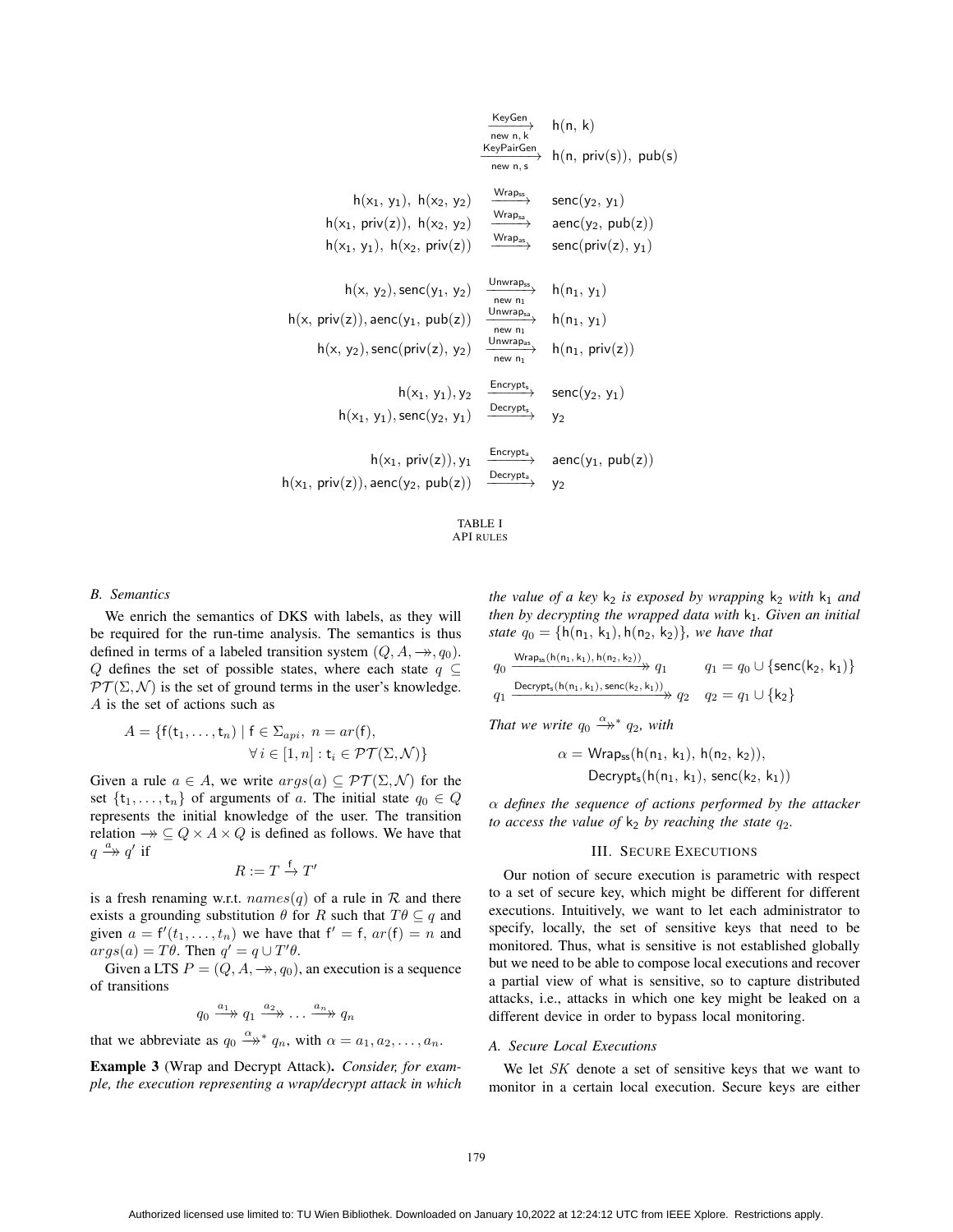$$
\begin{array}{cccc}\n & y_1, y_2 & \xrightarrow{DY} & \mathsf{senc}(y_2, y_1) \\
\mathsf{senc}(y_2, y_1), y_1 & \xrightarrow{DY} & y_2 \\
 & \mathsf{senc}(y_2, y_i) & \xrightarrow{DY} & y_2\n\end{array}
$$
\n
$$
\begin{array}{cccc}\n & y_1, y_2 & \xrightarrow{DY} & \mathsf{aenc}(y_2, y_1) \\
\mathsf{aenc}(y_2, \mathsf{pub}(z)), \mathsf{priv}(z) & \xrightarrow{DY} & y_2 \\
 & \mathsf{aenc}(y_2, \mathsf{pub}(z_i)) & \xrightarrow{DY} & y_2\n\end{array}
$$



symmetric keys  $k$  or private asymmetric keys priv(s). In the following we let K range over  $k$  and  $priv(s)$ . We only consider executions starting from a state  $q_0$  in which all of the secure keys are safely stored in the device. They should not be publicly known or encrypted under an insecure key. Formally:

Definition 1 (SK-Secure Initial State). *Let* SK *be a set of sensitive keys. An initial state*  $q_0$  *is secure if any secure key* K *does not appear in*  $q_0$  *in the forms* k, senc(k, k<sub>i</sub>) *and* aenc(k, pub(s<sub>i</sub>)), with k<sub>i</sub>, priv(s<sub>i</sub>)  $\notin SK$ .

From now on we will only consider executions with secure initial states.

We consider a Dolev-Yao attacker parametrized by SK that can perform encryption and decryption operations using known keys (as usual) plus any insecure key  $k_i$ , priv $(s_i) \notin SK$ , ranged over by  $y_i$ , priv $(z_i)$ . Attacker is formalized by the rules in Table II. From now on we assume that executions can include attacker's actions.

An execution is secure if and only if it does not leak any of its secure key:

**Definition 2** (SK-Secure Execution). Let  $\sigma = q_0 \frac{\alpha_{\gamma*}}{r} q_n$  because the state of  $\sigma = q_0 \frac{\alpha_{\gamma*}}{r} q_n$  because if and only if  $SK \cap q_n = \emptyset$ . *an execution. Then,*  $\sigma$  *is SK*-secure *if and only if*  $SK \cap q_n = \emptyset$ *.* 

Notice that freshly generated keys may or may not be included in SK. There might be cases in which an administrator wants to monitor new keys, and other situations in which new keys are just session keys that are destroyed when the session is closed, and does not need to be monitored. Both these situations can be modeled by including or not new keys in the set SK.

A SK-secure execution is also secure with respect to any subset of SK, i.e., with respect to strictly less sensitive keys. This is proved formally in the following lemma:

**Lemma 1.** Let  $\sigma$  be SK-secure. Then  $\sigma$  is SK<sup>'</sup>-secure for each SK'  $\subset$  SK  $each \, SK' \subseteq SK$ .

*Proof: Trivial since* 
$$
SK' \cap q_n \subseteq SK \cap q_n = \emptyset
$$
.

We now prove that in any insecure execution there is at least either a wrap operation of a secure key under an insecure one, or a decrypt operation of a secure key encrypted under another secure key.

**Proposition 1.** Let  $\sigma = q_0 \xrightarrow{\alpha} * q_n$  be an execution. Then,  $\sigma$  is *SK*-secure if and only if none of the following is in  $\sigma$ . *is* SK*-secure if and only if none of the following is in* σ*:*

- 1) Wrapss(h(n<sup>i</sup>, <sup>k</sup>i), <sup>h</sup>(n<sup>s</sup>, <sup>k</sup>s))*;*
- 2) Wrap<sub>sa</sub> $(h(n_i, priv(s_i)), h(n_s, k_s))$ ;
- 3) Wrap<sub>as</sub> $(h(n_i, k_i), h(n_s, priv(s_s)))$ ;
- 4) Decrypt<sub>s</sub> $(h(n_s, k_s), \text{senc}(k'_s, k_s))$ ;<br>5) Decrypt  $(h(n, \text{priv}(s)))$  aenc $(k;$
- 5) Decrypt<sub>a</sub> $(h(n_s, priv(s_s)),$  aenc $(k_s,pub(s_s)))$ ;
- 6) Decrypt<sub>s</sub> $(h(n_s, k_s),$  senc $(\text{priv}(s_s), k_s)).$

 $where \, k_i, \text{priv}(s_i) \not\in SK \, and \, k_s, k'_s, \text{priv}(s_s) \in SK.$ 

*Proof:*

*(*⇒*) We have to prove that if* σ *is* SK*-secure then none of the above API calls happens in* σ*. We in fact prove that if one of the calls is in* σ *then* σ *is not* SK*-secure. It is enough to observe that wrapping a secure key under an insecure one allows the attacker to decrypt it (cf. Table II), and decrypting a secure key clearly reveals it as plaintext. In both cases* σ *is not* SK*-secure, from which the thesis follows.*

*(*⇐*) We have to prove that if none of the above API calls happens in* σ *then* σ *is* SK*-secure. We proceed by contradiction:* assume that  $\sigma = q_0 \xrightarrow{\alpha} q_n$  is not SK-secure. Then, by<br>Definition 2, SK  $\cap a \neq \emptyset$ , We let  $\{K, \ldots, K, \ldots\} = \{K, \cap a,$ *Definition 2, SK*  $\cap$   $q_n \neq \emptyset$ *. We let*  $\{K_1, \ldots, K_m\} = SK \cap q_n$ *. By Definition 1 we know that*  $\{K_1, \ldots, K_m\} \cap q_0 = \emptyset$ *. We thus* consider the shortest prefix of  $\sigma: q_0 \xrightarrow{\alpha_{\lambda} *} q_0 \rightarrow q_0$ , such *consider the shortest prefix of*  $\sigma$ :  $q_0 \xrightarrow{\alpha} q_k q_{k-1} \xrightarrow{a_k} q_k$  such that  $\{K, K, K, 0, q_{k-1} = \emptyset \}$  and  $\exists i \in \{1, m, K, \in \mathcal{A}\}$ *that*  $\{K_1,\ldots,K_m\} \cap q_{k-1} = \emptyset$  *and*  $\exists i \in 1,\ldots,m$  .  $K_i \in q_k$ . *Intuitively,*  $q_k$  *is the first state that contains a sensitive key in the clear. Recall that*  $K_i$  *is either* k *or* priv(k). We now *consider all the possible API calls that might have returned*  $K_i$  *in the clear.* 

*From Table I we only have* Decrypt<sub>s</sub> and Decrypt<sub>a</sub>. *Consider* Decrypt<sub>s</sub>: it requires:  $h(n', k')$ , senc $(K_i, k') \in q_{k-1}$ . Now if<br> $k' \in SK$  we are in case 4 or 6 while if  $k' \notin SK$  there  $k' \in SK$  *we are in case 4 or 6, while if*  $k' \notin SK$  *there must have been a previous API call corresponding to case 1 or 3. In fact, since the term*  $\text{senc}(K_i, k')$  *cannot be in*  $q_0$  *(cf.*) *Cafinition 1) and cannot come from a pravious application Definition 1) and cannot come from a previous application of DY rules (cf. Table II) because we have assumed that*  $K_i$ *is being leaked now, the only other way to obtain it is by invocation of the* Wrap<sup>∗</sup> *API. A similar reasoning applies to* Decrypt<sub>a</sub> *for cases* 5 and 2. We thus get a contradiction.

*From Table II the key can only come from the decryption of*  $\textsf{senc}(K_i, k')$  *or*  $\textsf{aenc}(K_i, \textsf{pub}(s))$ *. Consider*  $\textsf{senc}(K_i, k')$ *: since*<br>*it cannot be*  $k' \in SK$  *(because*  $k'$  would be known by the *it cannot be*  $k' \in SK$  *(because*  $k'$  *would be known by the attacker contradicting the fact that no sensitive key is in*  $q_{k-1}$ *)* we necessarily have that  $k' \notin SK$  . As before we have that there *must have been a previous API call corresponding to case 1 or 3. Following a similar reasoning, for* aenc(K<sup>i</sup>, pub(s)) *we can conclude that there must have been a previous API call corresponding to case 2, which gives a contradiction.*

The above proposition gives a precise characterization of insecure executions and has important implications: first of all, it is enough to monitor wrap and decrypt API calls and rise an alert any time one of the above cases occur. When one of the above cases occur we are guaranteed that it is going to be an attack. Moreover, no attack will be missed since any attack requires one of the above API calls. Finally, the proposition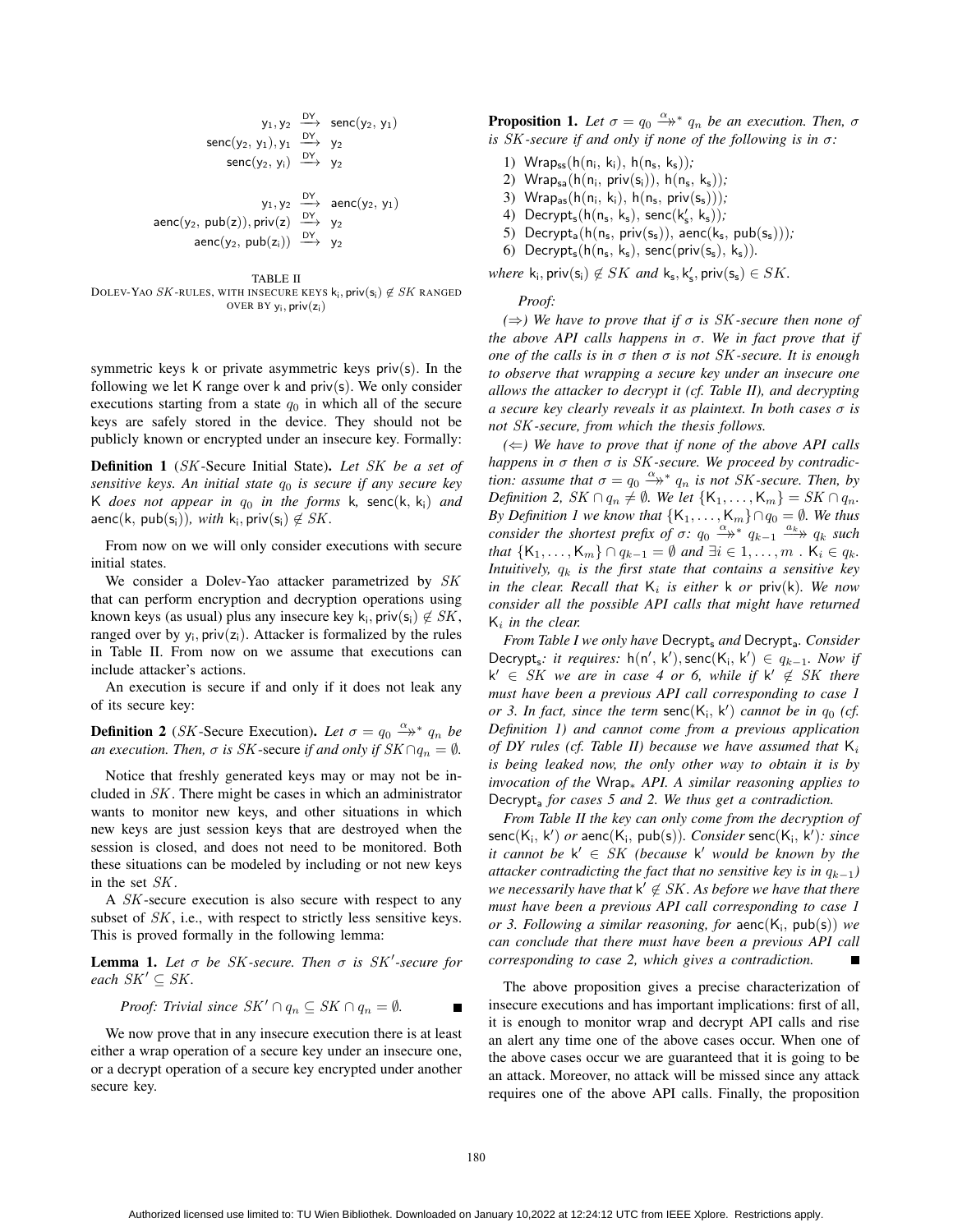shows that the complexity of Dolev-Yao reasoning disappears since it is enough to just focus on single API calls. This is very convenient in order to apply the theory to the analysis of real logs.

#### *B. Secure Distributed Executions*

Even if an execution is secure locally, with respect to its set SK of sensitive keys, it might be the case that the execution is leaking keys coming from other devices, that are not monitored in SK. It could also be possible that keys in SK are sent to other devices and are leaked remotely. In order to find these distributed attacks we define a notion of security with respect to a set of executions, each with a set of local sensitive keys. Intuitively, we require that each execution is secure with respect to the union of the set of sensitive keys.

Since executions might contain freshly generated keys, from now on we will always consider appropriate alpha-conversion of executions so that freshly generated keys never collide. So, if a freshly generated key is in a local  $SK$  it won't appear in any other local SK from a different execution.

Definition 3 (Secure Distributed Executions). *Let* S *be a set of distinct executions starting from their own initial states with their respective sets of sensitive keys*  $\{(SK_1, \sigma_1), \ldots, (SK_n, \sigma_n)\}\$ *. Let*  $SK = \bigcup_{i=1,\ldots,n} SK_i$ *. We*<br>say that S is secure iff  $\sigma_i$  are SK-secure *say that S is secure iff*  $\sigma_1, \ldots, \sigma_n$  *are SK-secure.* 

It is quite immediate to see that if a set of executions is secure, then each execution is locally secure. In fact, secure distributed executions require security with respect to a bigger set of keys. Interestingly, the other implication does not hold: it might be the case that secure, local executions become insecure when taken together. This confirms the intuition that there exist distributed attacks that cannot be detected locally. Thus, collecting local executions from different devices might reveal attacks that cannot be detected locally. We illustrate through a simple example.

Example 4 (Distributed Wrap-and-Decrypt Attack). *Consider the following two executions*  $\sigma$  *and*  $\sigma'$ :

$$
\sigma = q_0 \xrightarrow{\text{Wrap}_{\text{ss}}(\text{h}(\text{n}_1, \text{k}_1), \text{h}(\text{n}_2, \text{k}_2))} q_0 \cup \{\text{senc}(\text{k}_2, \text{k}_1)\}\
$$

$$
\sigma' = q'_0 \xrightarrow{\text{Decrypt}_\text{s}(\text{h}(\text{n}_1, \text{k}_1), \text{senc}(\text{k}_2, \text{k}_1))} q'_0 \cup \{\text{k}_2\}
$$

*Intuitively, σ and σ' represent two executions on different*<br>devices In σ a sensitive key ke is wranned under another sen*devices. In*  $\sigma$  *a sensitive key*  $k_2$  *is wrapped under another sensitive key* k1*, which is the standard key for security exporting a sensitive key. We have, in particular, that*  $\sigma$  *is*  $\{k_1, k_2\}$ *-secure. In*  $\sigma'$  we suppose to have a device with just  $k_1$  *key, meaning* that the administrator is only monitoring that single sensitive *that the administrator is only monitoring that single sensitive key.*

*An attacker might decrypt the ciphertext obtained from* σ *on the first device using the second device. This is what happens in*  $\sigma'$ : senc $(k_2, k_1)$  *is decrypted under*  $k_1$ *. The local administrator cannot notice the leakage of*  $k_2$  *if such a key is administrator cannot notice the leakage of*  $k_2$  *if such a key is unknown locally. In particular, we have that*  $\sigma'$  is  $\{k_1\}$ -secure.<br>In summary, we have two executions that are secure with

*In summary, we have two executions that are secure with respect to the local knowledge of sensitive keys. However,* *it is clear that the two executions represent a distributed wrap-and-decrypt attack in which a sensitive key from the first device*  $(k_2)$  *is leaked on the second device. This attack is captured by putting together the two executions: we let*  $S = \{ (\{k_1, k_2\}, \sigma), (\{k_1\}, \sigma') \}$  and we obtain that *S* is not<br>secure since  $\sigma'$  is not secure with respect to  $\{k_1, k_2\}$ . This can *secure since*  $\sigma'$  *is not secure with respect to*  $\{k_1, k_2\}$ *. This can he seen by observing that*  $\{k_1, k_2\} \cap (\sigma' \cup \{k_2\}) \supset \{k_2\} \neq \emptyset$ *be seen by observing that*  $\{k_1, k_2\} \cap (q'_0 \cup \{k_2\}) \supseteq \{k_2\} \neq \emptyset$ .

The relation between local and distributed security is proved formally in the following proposition:

**Proposition 2.** *Let*  $S = \{ (SK_1, \sigma_1), \ldots, (SK_n, \sigma_n) \}$ *. Then:* 

- *S secure*  $\Rightarrow \sigma_i$  *SK*<sub>*i*</sub>-secure for each  $i = 1, \ldots, n$ ;
- *S* secure  $\notin \sigma_i$  *SK*<sub>*i*</sub>-secure for each  $i = 1, \ldots, n$ *. Proof:*

 $(\Rightarrow)$  *By definition, S secure means that*  $\sigma_1, \ldots, \sigma_n$  *are SK*- $\textit{secure, with } SK = \bigcup_{i=1,\ldots,n} SK_i.$  Since  $SK_i \subseteq SK,$  by *Lemma 1 we directly obtain that*  $\sigma_i$  *is*  $SK_i$ -secure for each  $i = 1, \ldots, n$ .

*(*⇐*) The implication does not hold because of the existence of distributed attacks coming from locally secure executions, as shown in Example 4.*

## IV. ANALYSIS

We present a way to analyze executions offline. This allows for monitoring devices without necessarily being online, i.e., in between the application and the security hardware. We believe this is important to make the proposal realistic. In fact, in our experience, it would be hard to add an online element in the chain of a critical application based on secure hardware. The offline analysis can detect leakage of keys so that administrators can take suitable actions. Of course, if the solution works offline it is also possible to place it actively in the middle of the API calls, taking decision in real time, and preventing key leakage.

Logs can be taken locally and analyzed directly but, as we have shown in Example 4, attacks might happen across multiple devices, so it is crucial to consider the possibility of collecting local logs to look for distributed attacks.

It is important to notice that in order to monitor the above calls we need a way to distinguish secure keys from insecure ones and we need to track wrapped secure keys. We will discuss how this can be achieved in the next section. There are two important aspects to consider, in order to make the analysis effective and implementable:  $(i)$  the information that is tracked in the logs should not be too complex and should not grow too much, in order for the analysis to scale in space and time;  $(ii)$  the analysis should not require the whole execution logs in order to detect attacks, i.e., it should detect attacks even when logs represent partial executions.

It is important to point out that our model of distributed execution already detects attacks even when relevant API calls are missing, i.e., even when logs are partial. Thus, the requirement  $(ii)$  is implicit in the model we consider. As a consequence, any log analysis will necessarily have to fulfill  $(ii)$  in order to detect all the attacks. We illustrate this crucial point through an example: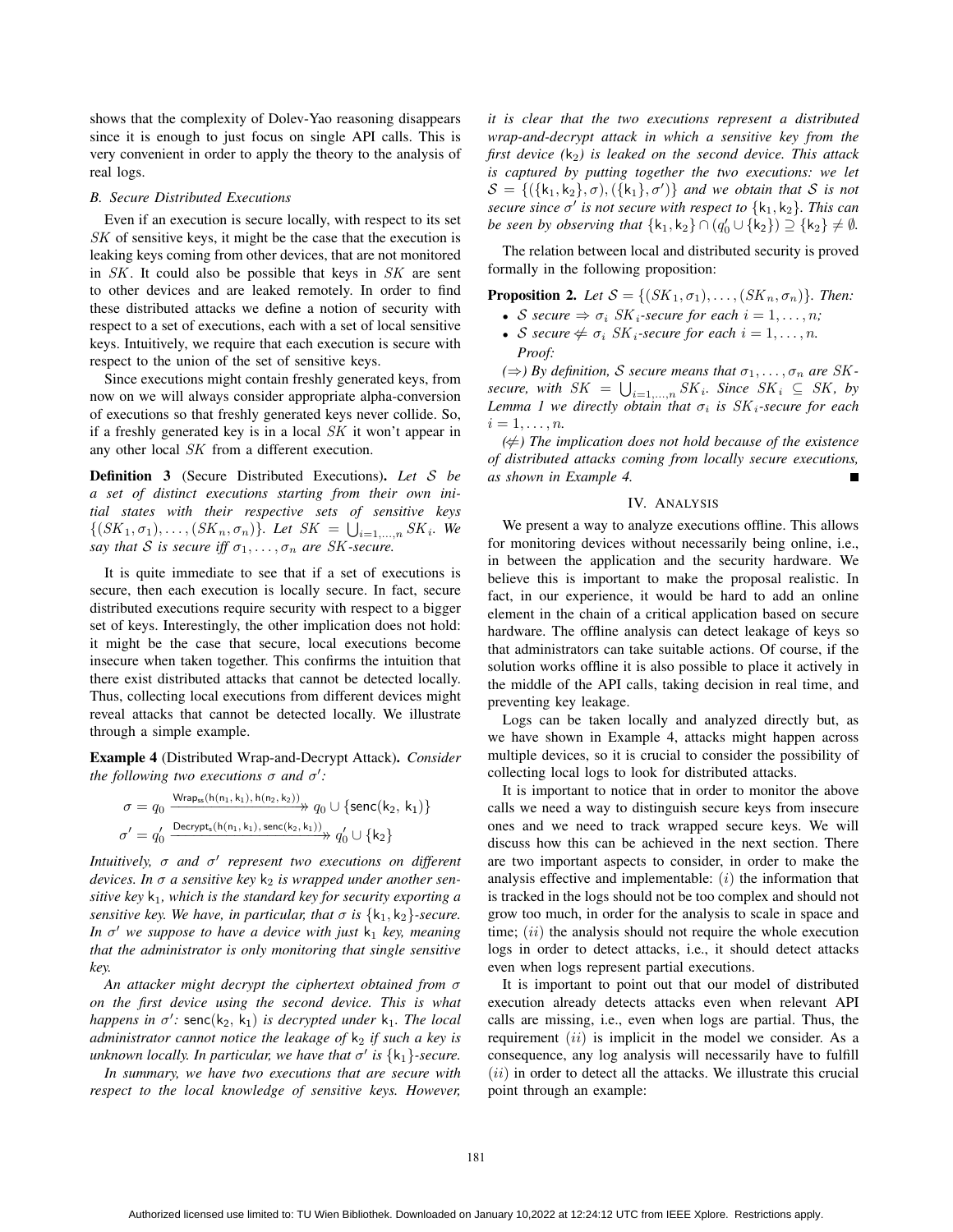Example 5 (Partial Executions). *Consider a variant of Example 4 in which* σ *does not contain the wrap operation used by the attacker to mount the distributed wrap-and-decrypt attack. Execution* σ *could contain other API calls but, for simplicity, we just take it empty:*

$$
\begin{aligned}\n\sigma &= q_0 \\
\sigma' &= q_0' \xrightarrow{\text{Decrypt}_s(\mathsf{h}(\mathsf{n}_1, \mathsf{k}_1), \text{senc}(\mathsf{k}_2, \mathsf{k}_1))} \eta_1' \\
q_1' &= q_0' \cup \{\mathsf{k}_2\}\n\end{aligned}
$$

*The point here is that*  $\sigma'$  *is an attack to*  $k_2$  *but there is no information in the logs about cinhertext* senc( $k_2$ ,  $k_1$ ) *information in the logs about ciphertext* senc $(k_2, k_1)$ *.* 

*The attack is nevertheless captured by the model. As before, in the first device we assume to have two sensitive keys, and we trivially have that*  $\sigma$  *is*  $\{k_1, k_2\}$ *-secure. However,*  $\{(\{k_1, k_2\}, \sigma), (\{k_1\}, \sigma')\}$  *is not secure since*  $\sigma'$  *is not secure*<br>with respect to  $\{k_1, k_2\}$ . Intuitively since the set of sensitive *with respect to*  $\{k_1, k_2\}$ *. Intuitively, since the set of sensitive keys is composed of all the sensitive keys from the various devices, attacks on a remote device will be naturally captured by the model that simply checks for the leakage of sensitive (possible remote) keys.*

## *A. The Log Analysis Problem*

We now state precisely the problem of log analysis. It is important to observe that, for obvious reasons, we cannot log the actual values of sensitive keys. The obvious replacement for key values are handles but this will introduce a major challenge: how to detect the leakage of a key value without knowing it.

Definition 4 (Log Analysis Problem). *Let* S *be the distributed execution*  $\{(SK_1, \sigma_1), \ldots, (SK_n, \sigma_n)\}.$  Log analysis *is the problem of deciding whether or not* S *is secure given the following inputs:*

- *The executions*  $\bar{\sigma} = \sigma_1, \ldots, \sigma_n$ *, that we call logs;*
- *The handles* H *referring to sensitive keys occurring in*  $\sigma_1, \ldots, \sigma_n$  *that belongs to*  $SK = \bigcup_{i=1,\ldots,n} SK_i$ *, i.e.,*

 $H = \{h(n, k) \mid h(n, k) \text{ occurs in } \bar{\sigma} \text{ and } k \in SK\}$ 

*and under the following assumptions:*

- 1) *terms can only be compared by syntactic equality;*
- 2) *offline encryption and decryption operations are possible only when the corresponding key is known (in a standard Dolev-Yao fashion).*

We now show that the log analysis problem is not solvable in general, because of the impossibility of linking a key value to its handle(s). Notice that this result holds because of the assumption that log analysis is done offline. If we have the possibility of interacting with the devices then keys could be distinguished by performing operations with them.

Proposition 3 (Unsolvability of Log Analysis Problem). *The log analysis problem cannot be solved for all possible* S*'s.*

*Proof: We consider an instance of Example 5 in which*  $q_0 = \{h(n_1, k_1), h(n_2, k_2)\}$  *and*  $q'_0 =$ <br>
(h(n' k) senc(ks k)) Intuitively the initial states as and  $\{h(n'_1, k_1), \text{senc}(k_2, k_1)\}\$ . *Intuitively, the initial states*  $q_0$  *and* 

 $q'_0$  only contain the key handles and  $q'_0$  additionally con-<br>tains the cinhertext that will be decrypted to leak ke. The *tains the ciphertext that will be decrypted to leak*  $k_2$ *. The input to the log analysis problem is thus*  $\sigma$ ,  $\sigma'$  *and*  $H =$ <br>*Ab(p, k,)*  $h(p_0, k_0)$   $h(p'_0, k_1)$ *). The final state of addition-* $\{h(n_1, k_1), h(n_2, k_2), h(n'_1, k_1)\}$ *. The final state*  $q'_1$  *additionally contains the key value key Now there is clearly no way ally contains the key value* k2*. Now, there is clearly no way to link* <sup>k</sup><sup>2</sup> *to the key handles in* <sup>H</sup>*, since we have assumed that terms can only be compared when they are identical (up* to standard Dolev-Yao operations). Key k<sub>2</sub> could be used to *encrypt other terms but since there is no ciphertext encrypted under* k<sup>2</sup> *the produced terms would never match any existing term. Intuitively,*  $k_2$  *is leaked but it is not possible to detect offline whether or not it is a sensitive key pointed by one of the handles in* H*.*

## *B. Log Analysis with Key Fingerprinting*

In order to be able to solve the log analysis problem we need to log additional information that can be used offline to track keys. We consider an abstract key fingerprinting function whose value will be logged together with handles and that will allow to link a key value to a handle.

Definition 5 (Key Fingerprinting). *A key fingerprinting is a deterministic one-way function. Formally, we note it as a special term* kf(k) *and we assume that* kf(k) *can be computed by anyone who knows* k*, while* k *cannot be computed from* kf(k)*.*

We add a corresponding API call that allows for obtaining key fingerprints from their handles, and a corresponding Dolev-Yao rule for offline computation:

$$
\begin{array}{ccc}\nh(x, y) & \xrightarrow{\text{KeyFprint}} & kf(y) \\
y & \xrightarrow{\text{DY}} & kf(y)\n\end{array}
$$

We can prove that key fingerprinting does not introduce new attacks. In particular, by adding the above rules we obtain the same characterization of Proposition 1.

**Proposition 4.** Let  $\sigma = q_0 \stackrel{\alpha}{\rightarrow}^* q_n$  be an execution possibly<br>containing key fingerprint APL calls and direct (Doley-Yao) *containing key fingerprint API calls and direct (Dolev-Yao) fingerprinting computations. Then, Proposition 1 holds.*

*Proof: Proof is the same as the one of Proposition 1. In fact, fingerprinting does not add any new way of leaking a key in the clear, nor it can produce cryptographic terms. As a consequence, adding fingerprinting does not add any new case to the proof of Proposition 1.*

Notice that the above proposition holds in our symbolic model because there is no notion of cost for the attack and, in general, we do not take into account cryptanalytic issues. It is important to observe that just using a standard one-way cryptographic hash to implement kf would provide the attacker a faster way to bruteforce cryptographic keys since hash functions are usually much faster than encryption algorithms. We will discuss possible implementations later on.

With key fingerprinting we can solve the log analysis problem efficiently. It is enough to assume that each sensitive key is fingerprinted in each local log. Intuitively, whenever we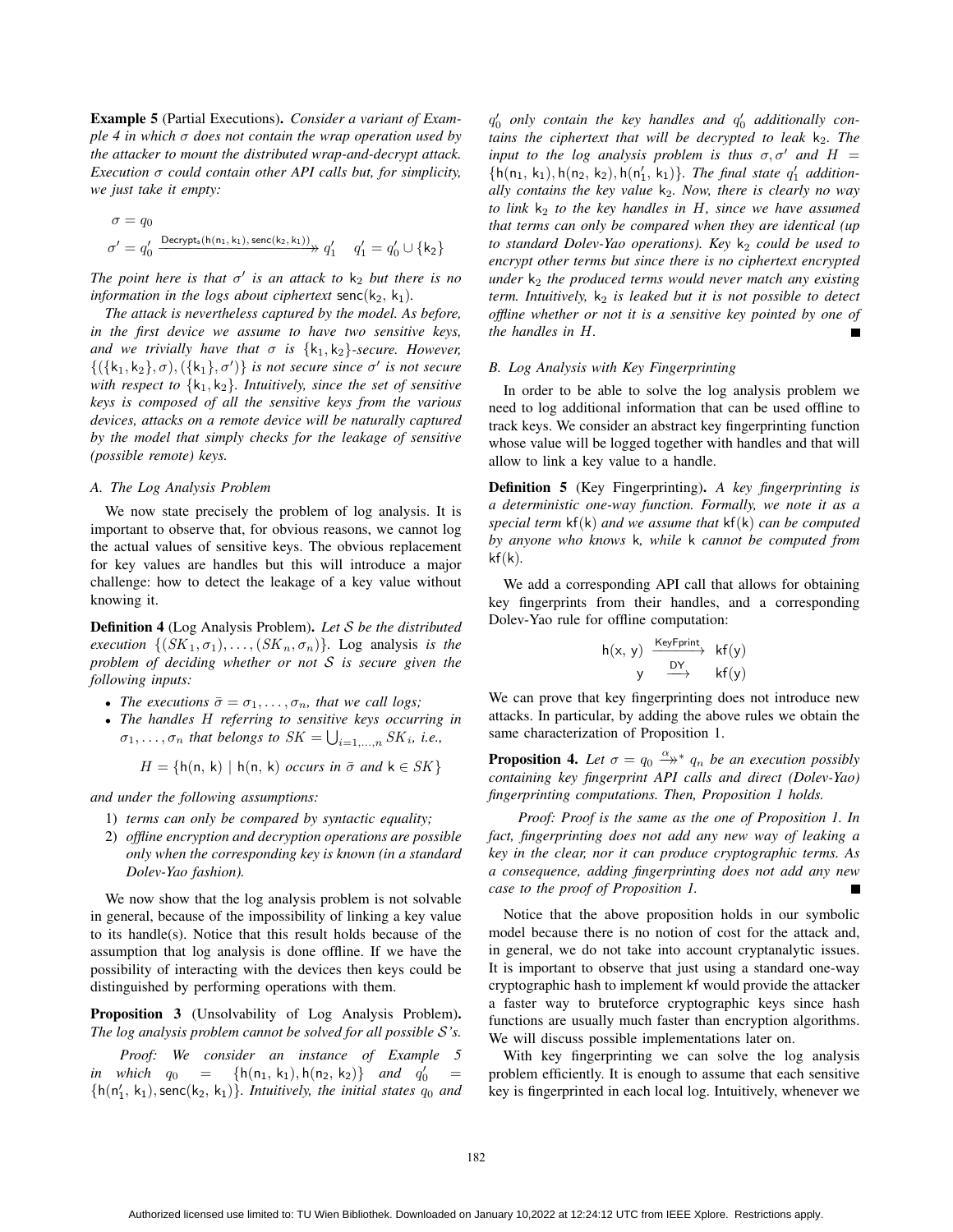| <b>Algorithm 1</b> Log Analysis using Key Fingerprinting. |                                                                                            |                                                                                 |
|-----------------------------------------------------------|--------------------------------------------------------------------------------------------|---------------------------------------------------------------------------------|
|                                                           | 1: <b>procedure</b> LOGANALYSIS( $\bar{\sigma}$ , H)                                       |                                                                                 |
| 2:                                                        | $FSK = \lceil \rceil$                                                                      | $\triangleright$ Initialize the list of fingerprints of sensitive keys as empty |
| 3:                                                        | for $(a, ret) \in \bar{\sigma}$ do                                                         | $\triangleright$ Collect all the fingerprints of sensitive keys                 |
| 4:                                                        | <b>if</b> $a ==$ KeyFprint(h) and $h \in H$ then                                           | $\triangleright$ If the API call is KeyFprint in sensitive handle               |
| 5:                                                        | $FSK \leftarrow FSK + [ret]$                                                               | $\triangleright$ The actual fingerprint ret is added to FSK                     |
| 6:                                                        | end if                                                                                     |                                                                                 |
| 7:                                                        | end for                                                                                    |                                                                                 |
| 8:                                                        | for $(a, ret) \in \bar{\sigma}$ do                                                         | $\triangleright$ Search for insecure wrap and decrypt                           |
| 9:                                                        | <b>if</b> $a == W$ rap <sub>*</sub> ( $h_1, h_2$ ) and $h_1 \notin H$ and $h_2 \in H$ then | $\triangleright$ Insecure wrap of sensitive key                                 |
| 10:                                                       | return $a$                                                                                 | $\triangleright$ The insecure wrap is returned: S is insecure                   |
| 11:                                                       | end if                                                                                     |                                                                                 |
| 12:                                                       | <b>if</b> $a == \text{Decrypt}_*(h, t)$ and $h \in H$ and $kf(ret) \in FSK$ then           | $\triangleright$ Decrypt of a sensitive key                                     |
| 13:                                                       | return a                                                                                   | $\triangleright$ The insecure decrypt is returned: S is insecure                |
| 14:                                                       | end if                                                                                     |                                                                                 |
| 15:                                                       | end for                                                                                    |                                                                                 |
| 16:                                                       | return None                                                                                | $\triangleright$ No attack found: S is secure                                   |
| 17: end procedure                                         |                                                                                            |                                                                                 |

have a decrypt operation we test the leaked key against all the available fingerprints.

Our solution is coded as Algorithm 1: the algorithm first computes the set of fingerprints for sensitive keys (FSK) by looking for the actual calls to KeyFprint(h) where  $h \in H$  is a handle to sensitive keys.<sup>1</sup> This is done by the for loop from line 3 to line 7. The notation  $(a, ret) \in \bar{\sigma}$  means that we loop over all possible API calls and a ranges over the actual call while ret ranges over the returned value. In fact, when we find a handle that belongs to  $H$  we add the returned value, i.e., the fingerprint, to the set FSK.

Then, the algorithm looks for attacks, in terms of the characterization of Proposition 4. In particular it searches for any Wrap<sub>∗</sub>(h<sub>1</sub>, h<sub>2</sub>) API call in which a sensitive key referred by  $h_2$  is wrapped under a non-sensitive key referred by  $h_1$ . When this happens, the algorithm terminates and returns the call responsible for the attack. Similarly the algorithm looks for any Decrypt<sub>\*</sub>(h, t) call that returns a key ret whose fingerprint  $kf(ret)$  belongs to the ones computed in the first phase ( $FSK$ ). Again, when this situation is spotted, the responsible call is returned as a witness of the attack. If none of the above is found in all the executions the algorithm returns "None" to indicate that no attack has been found and that  $S$  is in fact secure.

Theorem 1 (Log Analysis through Key Fingerprinting). *Let*  $S = \{ (SK_1, \sigma_1), \ldots, (SK_n, \sigma_n) \}$  and  $SK = \bigcup_{i=1,\ldots,n} SK_i$ ,<br>such that for each  $K \subseteq SK$  we have that  $kf(K)$  occurs in  $\bar{\sigma}$ *such that for each*  $K \in SK$  *we have that*  $kf(K)$  *occurs in*  $\bar{\sigma}$ *. Then, the log analysis problem can be solved in*  $O(|\bar{\sigma}| + |H|)$ *steps.*

*Proof: The algorithm correctly computes the set* FSK *of all fingerprints of sensitive keys because of the assumption that those fingerprints are all in the logs. Then, the correctness of solving log analysis directly derives from the characterization* *of Proposition 4. Both loops take, in the worst case,*  $|\bar{\sigma}|$ *iterations while lookup in sets* H *and* FSK *can be done in constant time building appropriate hashtables, from which we get linear complexity.*

Notice that, since Algorithm 1 only inspects a subset of the API calls, it is enough to just log those calls. This would greatly reduce the size of  $|\bar{\sigma}|$  and, consequently, the execution time of the analysis.

## *C. Practical Considerations*

Our approach requires the specification of which keys are considered sensitive. This decision must be definitely taken by the administrator, who is supposed to know what are the important cryptographic keys. It is worth noticing that key management APIs usually have a way to specify what keys should be regarded as sensitive, i.e., not accessible in the clear, so it is reasonable to assume that this property is going to be specified in some way.

Theorem 1 proves that log analysis can be solved efficiently when fingerprints for sensitive keys are available. Thus, in order to implement the proposed analysis, it is necessary that the relative fingerprint API calls are performed, in each local log. For long-term keys, it is reasonable to assume that key fingerprints will stabilize over time and could be reliably shared after an initial startup phase. For new keys that are freshly generated during the execution we can imagine that the logging system is instrumented so to ask for the key fingerprint of each new key, i.e., every time a KeyGen or KeyPairGen is invoked. We believe this is a mild, realistic assumption that does not significantly impact on the applicability of the methods. In fact, recall that without fingerprinting we know that log analysis is not even solvable (cf. Proposition 3). Additionally, a practical way to prevent that logs grow indefinitely is to delete part of them when there is a consensus that the knowledge on sensitive keys is synchronized, i.e., that no key occurring in the deleted logs will be discovered to be sensitive in the future.

<sup>&</sup>lt;sup>1</sup>Notice that, for the sake of readability, we abbreviate handles as h.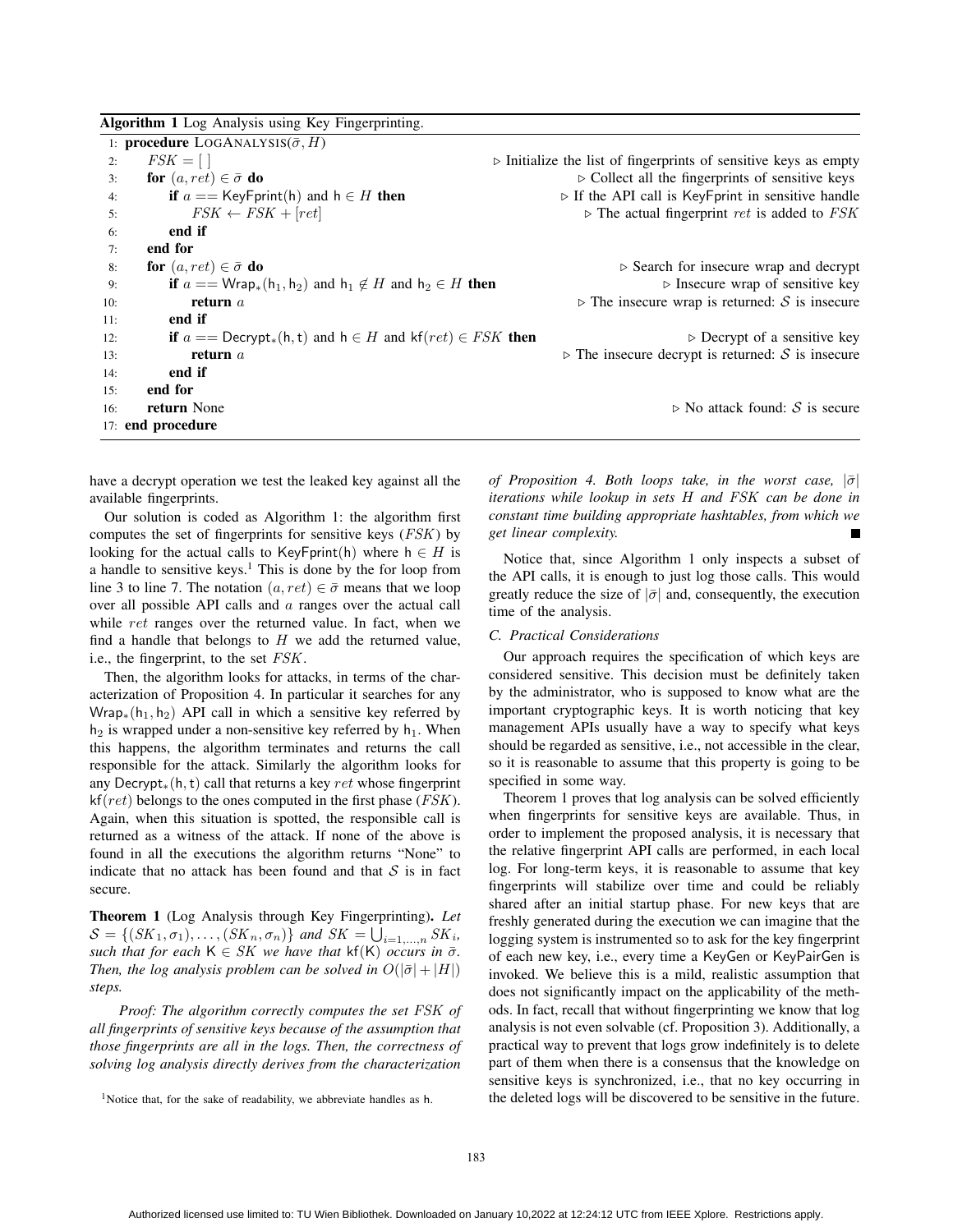

Fig. 1. Diagram of our log analysis system for PKCS#11

Another consideration regards fingerprints. One problem with fingerprints that is not captured by our symbolic model is the possible exploitation of fingerprints in cryptanalytic attacks. Using cryptographic hash functions, for example, would speed up key bruteforcing. Moreover, using a fixed function for all devices allows for precomputing fingerprints which, in turns, would reduce the key space to bruteforce. A reasonable alternative would be to digitally sign the fingerprint using a dedicated private key, different for each device. This would  $(i)$  slow down bruteforcing and  $(ii)$  prevent fingerprint precomputation. It is out of the scope of this paper to prove the security of practical implementations of key fingerprint and we leave this as a future work.

# V. PROTOTYPE IMPLEMENTATION

To show the feasibility of our approach we discuss the implementation of a proof-of-concept log analysis tool for  $PKCS#11$ . The tool<sup>2</sup> is able to identify all the key-management attacks found in [12], [14] involving symmetric encryption operations. We plan to support the detection of attacks using asymmetric keys on PKCS#11 as a future work.

Our solution consists of three components, as outlined in Figure 1:  $(i)$  a software layer that wraps the existing PKCS#11 library interface. The wrapper allows the instrumentation of selected API calls to record the operations executed by the underlying library. It also computes key fingerprints to solve the log analysis problem;  $(ii)$  a logging facility to store the logs of each session in a central repository;  $(iii)$  the analyzer that parses the logs generated by the first two components and applies Algorithm 1 to discover attacks aimed at leaking the value of secure keys.

## *A. Fingerprint Computation*

Before giving full details of the system, we introduce our fingerprint approach for PKCS#11. Fingerprint computation is indeed a challenging problem, given that it is not possible to access the value of a sensitive key directly. Additionally, since our solution does not extend the existing API with an ad-hoc

fingerprint function, the fingerprint must be produced by the device reusing existing PKCS#11 functions.

Of course, a simple way to perform fingerprint computation would be to use the C\_DigestKey API call. Given a key handle, this function returns a digest of the key value using a cryptographic hash function. According to the considerations made in Section IV, the use of a hash function would weaken the security of the system by decreasing the cost of a bruteforce attack to recover the key value. For this reason, we devised a different approach that allows to compute key fingerprints using keys as intended.

The functions allowed to be executed under a key are determined by the set of its attributes. For instance, a key with the CKA\_ENCRYPT attribute enabled is allowed to perform encryption calls via C\_Encrypt. Given a key k, we exploit the capabilities of each key to compute multiple fingerprints depending on the allowed operations. We devise three possible fingerprints for key k:

- if CKA ENCRYPT is enabled, we pick a random value r and we encrypt it with k. We say that the *encryption fingerprint* of k, denoted by  $kf(k)<sub>E</sub>$ , is the pair (r, enc\_data) where enc data denotes r encrypted under k using the C\_Encrypt function with a compatible mechanism;
- similarly, if CKA\_DECRYPT is enabled, we let dec\_data be a random value r decrypted with k using the C\_Decrypt function with a compatible mechanism. The *decryption fingerprint* of k, denoted by  $kf(k)_D$ , is the pair  $(r, dec_data);$
- if k is a wrapping key, i.e., the CKA\_WRAP attribute is enabled, we state that the *wrap fingerprint* of k, denoted by  $kf(k)<sub>W</sub>$ , is wrap\_data, where wrap\_data is the result of wrapping the key with itself via a call to C\_WrapKey.

If all the operations required to produce a fingerprint are forbidden, i.e., the attributes are disabled, we temporarily alter the C\_Encrypt attribute to generate a valid encryption fingerprint.

The proposed fingerprint approach for PKCS#11 allows to precisely identify a key by performing an offline computation of the fingerprint, once the plain text value of the key is known. Moreover, the results of the operations are unique for each key, in practice, since the probability of obtaining the same result given two different keys is negligible. With respect to the practical considerations mentioned in the previous section regarding fingerprints, we claim that this solution does not speed up key bruteforcing and thus it does not decrease the security of fingerprinted keys. If one of the functions used to compute the fingerprint is allowed for a given key, then guessing the key from the encryption (decryption) of a random value would not be faster than doing the same with a value chosen by the attacker for which (s)he might have precomputed offline encryptions (decryptions) with a large number of keys.

## *B. Working Principles*

We implement a wrapper of the full PKCS#11 API. However, it follows from Proposition 1 and Proposi-

<sup>2</sup>https://github.com/secgroup/p11d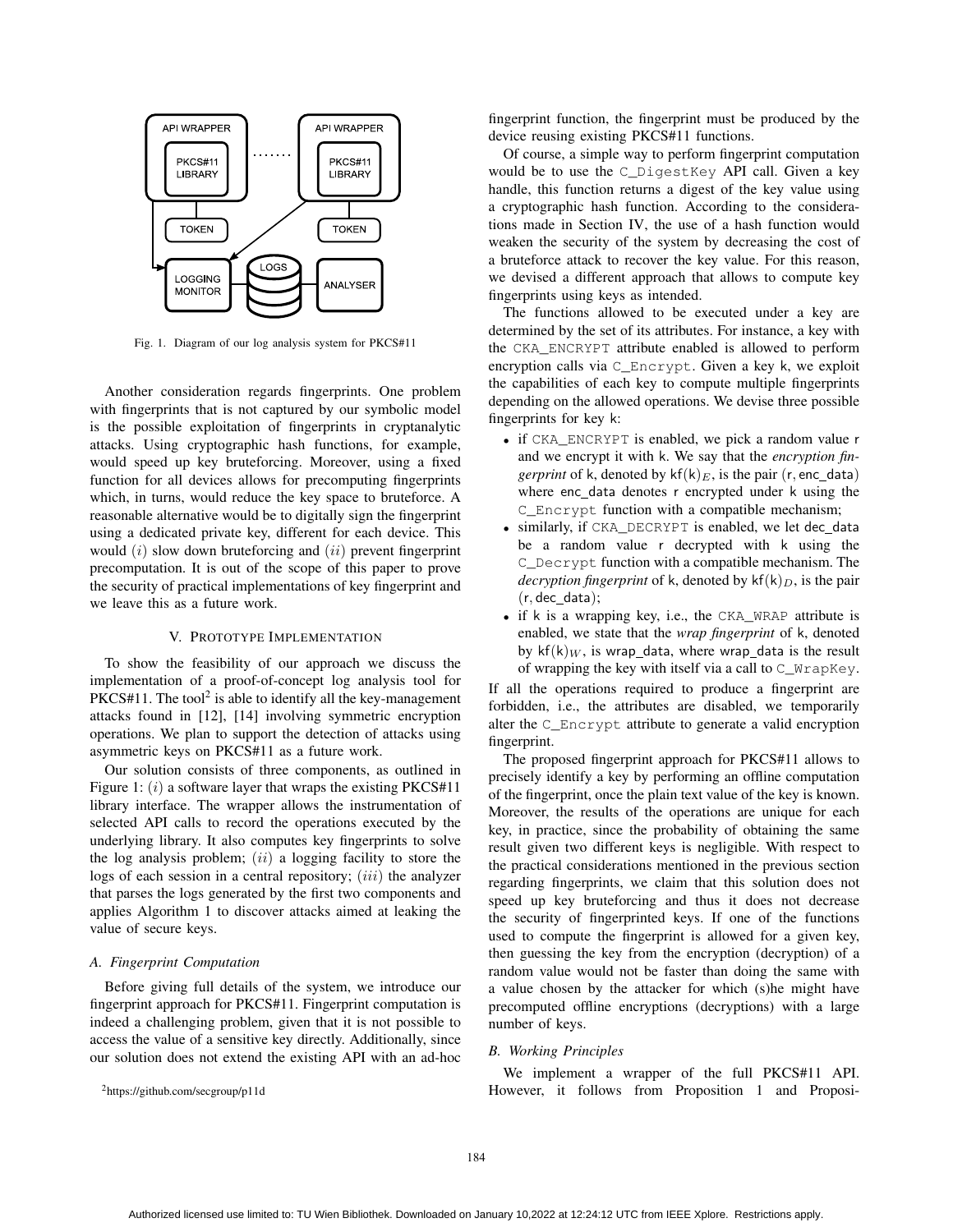tion 4 that monitoring only a small subset of PKCS#11 functions, i.e., C\_WrapKey and C\_Decrypt, is enough to detect all possible attacks. We also instrument the C\_GetAttributeValue function that allows to directly read the value of a non-sensitive key. We do not assume the set of secure keys SK to be static during each execution, thus we need to track functions that allow the creation of new sensitive objects such as C\_GenerateKey. For convenience, we also instrument C\_Login to list long-term keys stored in the device and we initialize SK with sensitive keys found among them, even if in general we want to let each administrator to specify, locally, the set of sensitive keys that need to be monitored. For all the remaining functions, the wrapper transparently performs the corresponding call.

For each new key found during a C\_Login call at the start of each session, or generated using C\_GenerateKey, the wrapper computes the fingerprints and sends them to the logging facility along with the list of publicly-readable attributes and the object handle assigned to the key. Recall that handles are not guaranteed to be fixed for the lifetime of an object, still they allow to access the same object for the entire session duration [18]. The C\_WrapKey function is instrumented to track the handles of the wrapping key and the wrapped key. C\_Decrypt tracks the handle of the decryption key and the value of the decrypted data. Similarly, the C\_GetAttributeValue tracks the handle of the actual key and the accessed value.

The logging component allows multiple sessions to be tracked in a centralized repository at the same time. Each log file produced during this step represents a single execution within a session. Since the C\_Login function is called every time a new session is initialized by PKCS#11 applications, the first entry of every log file contains the list of long-term keys found in the device. As an example, Table III provides the textual representation of a possible log entry produced by a call to the login function. In this case only one key is found in the device. The listed key is sensitive and the handle that points to it in this session has value  $0 \times 00$ . The key has the encrypt and decrypt attributes enabled, thus fingerprints are computed by encrypting and decrypting random values according to the method described before.

The analyzer then parses the collected logs and applies Algorithm 1. For each sensitive key found in the logs as a result of either a C\_Login or C\_GenerateKey, the component updates the set  $H$  with its handle paired with the identifier of the current session. In parallel, the analyzer stores the fingerprints of this key in  $FSK$ . When the set  $H$  and FSK are initialized, the program iterates over all the logged C\_WrapKey, C\_Decrypt and C\_GetAttributeValue calls looking for attacks:

• insecure wraps of secure keys are easily detected by checking if the pairs in the form (session, <sup>h</sup>) of the wrapping key and wrapped key handles belong to H. If a secure key is wrapped under an insecure one, the operation is marked as an attack and the analysis terminates;

```
["C_Login", [
  {"extractable": 0x00, "decrypt": 0x01,
   "sensitive": 0x01, "encrypt": 0x01,
   "wrap": 0x00, "unwrap": 0x00,
   "label": 0x4d7950726563696f7573,
   "keytype": 0x1300000000000000,
   "handle": 0x01,
   "fingerprint": {
     "decrypt": [
       0x96ccb41274a8adbf, 0x0c2e551a66cb4d86
     \cdot"encrypt": [
       0xd387b0b818a52d2a, 0xea1b3c934ed860f5
     ]
   }
]]
```
TABLE III LOG ENTRY FOR THE C\_LOGIN CALL

- decryptions of secure keys are identified in two steps. The analyzer first checks if the handle used in the decryption operation points to a secure key. In this case, it tests the decrypted data ret found in the log entry of  $C$  Decrypt against all the fingerprints in  $FSK$ , by simulating calls to C\_Decrypt and C\_Encrypt. To perform the comparison with a wrap fingerprint, the application encrypts ret under itself and checks if the result matches the wrapped data in the fingerprint. Otherwise, if the fingerprint is in the form (r, data), depending on the type of the fingerprint, the tool executes an encryption or a decryption of the random value <sup>r</sup> under the key ret and compares the result with data. If no match is found after iterating the process over all the fingerprints in FKS, the operation is considered safe, otherwise it is marked as an attack and the analysis stops;
- direct accesses to the value of a non-sensitive key via a C\_GetAttributeValue are threat of practical importance if the attacker manages somehow to alter the CKA\_SENSITIVE attribute of a secure key. These attacks are easily detected by the analyzer by testing the value returned by the API call against all the fingerprints in FSK, as in the previous case.

# *C. Experimental Tests*

We now show how our solution is effective against a range of key-management attacks, also in a distributed setting. All the attacks reported in this section, as well as others from the literature, can be simulated using our tool and a software token provided by openCryptoki [19]. Unless stated otherwise, in the following examples we denote by  $h_i$  the handle pointing to a key  $k_i$ .

Example 6 (Wrap and Decrypt Attack). *We discuss how the wrap/decrypt attack outlined in Example 3 is detected. In this simulation, the attacker calls* C\_GenerateKey *to generate a non-sensitive key*  $k_2$  *with the CKA\_WRAP and CKA\_DECRYPT attributes enabled. Using this key, (s)he leaks the value of*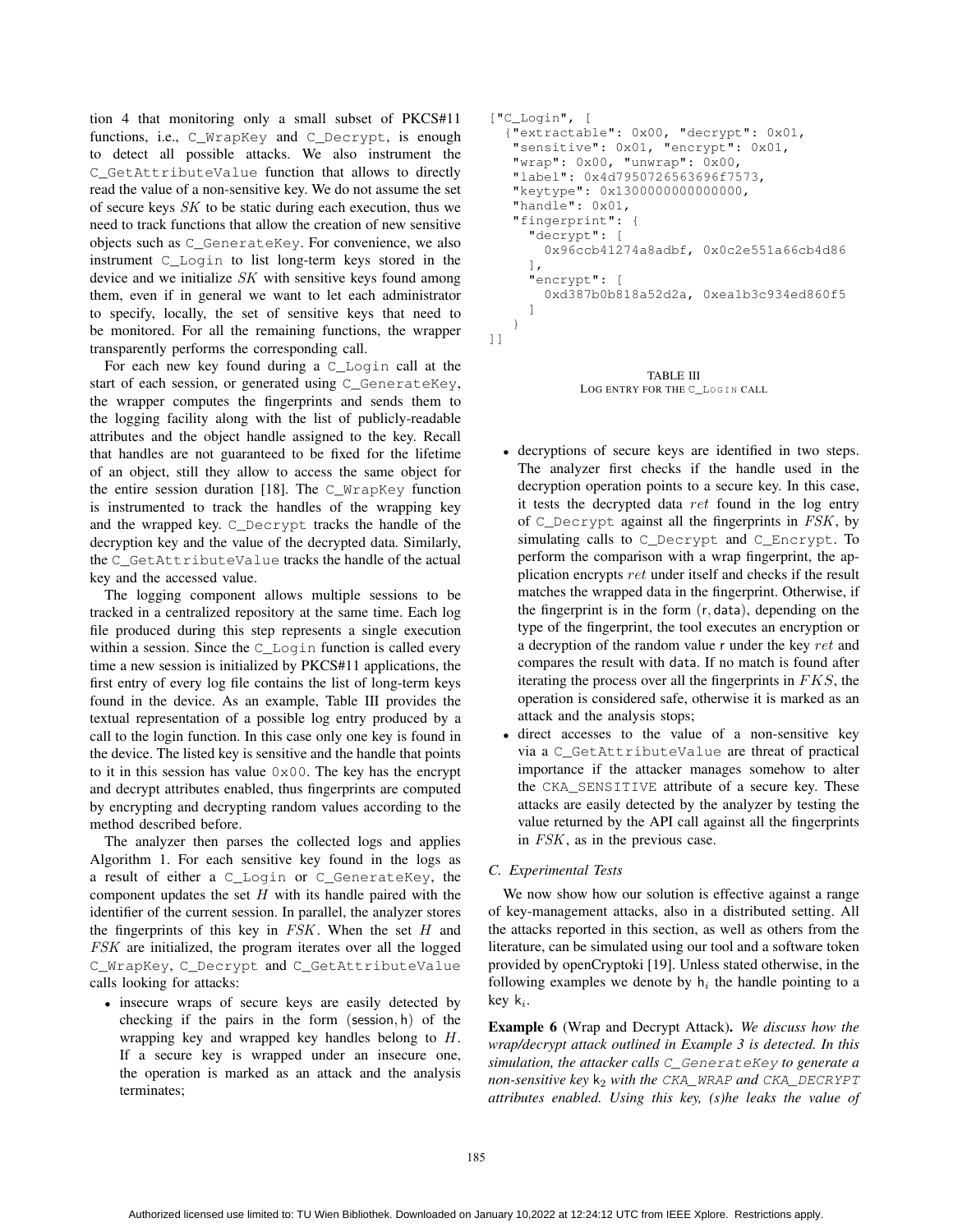- \$ LD\_PRELOAD=./p11d.so ./attack 0 12345
- [I] Found 1 key(s)
- [A] Wrap-Decrypt attempt
- [\*] Generate a key k2 for wrapping and decrypting
- [\*] Wrap the sensitive key k1 with the key k2
- [\*] Decrypt the wrapped key k1 with the key k2
- [\*] Recovering k1 value: "0102030405060708"
- \$ ./analyzer.py
- [\*] Computing H and FSK
- [\*] Searching for insecure Wrap and Decrypt operations
- [!] Attack detected in session-1000.log The sensitive key h1 has been wrapped with the insecure key h2

#### TABLE IV WRAP/DECRYPT ATTACK DETECTION

*the long-term sensitive key*  $k_1$  *by wrapping*  $k_1$  *under*  $k_2$ *and decrypting the result again with* k2*. As pointed out in Table IV, the attack is detected by our tool on the* C\_WrapKey *operation since the attacker is wrapping a secure key pointed* by  $h_1$  *with an insecure one pointed by*  $h_2$ *.* 

Example 7 (Re-import Attack). *In our implementation of the re-import attack, the attacker executes* C\_GenerateKey *to generate a key* k<sup>2</sup> *with the* CKA\_UNWRAP *attribute set. (S)he then unwraps a random value* r *with this key to create a new key*  $k_3$  *in the device with the CKA WRAP attribute set. Notice that*  $k_3$  *is the decryption of* r *under*  $k_2$ *. The value* r *is unwrapped again using*  $k_2$  *to re-import*  $k_3$ *, this time with the* CKA\_DECRYPT *attribute set.* We let  $h_3$  *and*  $h_4$  *be the handles returned by the first and the second unwrap, respectively. Now, to leak the sensitive key*  $k_1$ *, the attacker wraps*  $k_1$  *under*  $k_3$ *pointed by*  $h_3$  *and decrypts the wrapped key with*  $k_3$  *pointed by* h4*. As shown in Table V, our tool detects the attack on the* C\_WrapKey *operation since*  $h_1$  *points to a secure key, while*  $h_3$  *does not.* 

Example 8 (Wrap and Unwrap Attack). *We assume the existence of a long-term sensitive key*  $k_1$  *in the device. The key has the attributes* CKA\_WRAP *and* CKA\_UNWRAP *enabled. The attack consists in wrapping*  $k_1$  *with itself and reimporting the key as a non-sensitive one under a new handle*  $h_2$ *. Then, by using the* C\_GetAttributeValue *on* h2*, the attacker can directly read the value of*  $k_1$ *. Our tool is able to detect the attack by testing the plain value of*  $k_1$  *against the fingerprints in FSK. The attack trace and the log analysis performed by the tool are provided in Table VI.*

Example 9 (Distributed Wrap and Decrypt Attack). *The last attack we discuss is wrap/decrypt in the distributed setting, as presented in Example 4. We assume two long-term sensitive keys*  $k_1$  *and*  $k_2$  *in the first device. We also assume*  $k_2$  *to be found in a second device. The key k<sub>2</sub> <i>has, at least, the attribute* CKA\_WRAP *enabled in the first device and the attribute* CKA\_DECRYPT *enabled in the second one. The*

- \$ LD\_PRELOAD=./p11d.so ./attack 0 12345
- [I] Found 1 key(s)
- [A] Re-import attempt
- [\*] Generate a key k2 for unwrapping
- [\*] Unwrap a random bytestream with k2 to import a new key k3 pointed by h3 that can wrap
- [\*] Unwrap a random bytestream with k2 to import a new key k3 pointed by h4 that can decrypt
- [\*] Wrap the sensitive key k1 with h3
- [\*] Decrypt the wrapped key k1 with h4
- [\*] Recovering k1 value: "0102030405060708"
- \$ ./analyzer.py
- [\*] Computing H and FSK
- [\*] Searching for insecure Wrap and Decrypt operations
- [!] Attack detected in session-2000.log The sensitive key h1 has been wrapped with the insecure key h3

#### TABLE V RE-IMPORT ATTACK DETECTION

- \$ LD\_PRELOAD=./p11d.so ./attack 0 12345
- [I] Found 1 key(s)
- [A] Wrap-Unwrap attempt
- [\*] Wrap k1 with k1
- [\*] Re-import k1 as non-sensitive
- [\*] Recovering k1 value: "a1a2a3a4a5a6a7a8"
- \$ ./analyzer.py
- [\*] Computing H and FSK
- [\*] Searching for insecure Wrap and Decrypt operations
- [!] Attack detected in session-3000.log The plaintext value of a sensitive key has been directly read

#### TABLE VI WRAP/UNWRAP ATTACK DETECTION

*attacker connects to the first device and wraps*  $k_1$  *under*  $k_2$ *and (s)he saves the wrapped data. Then, (s)he connects to the second device and decrypts the wrapped data with*  $k_2$  *to access the value of*  $k_1$ *. When both*  $k_1$  *and*  $k_2$  *are secure keys, the* C\_WrapKey *operation is not detected by our tool as an attack since we are wrapping a secure key with another secure key. Nevertheless, the* C\_Decrypt *call returns the value of the secure key*  $k_1$  *and thus allows our tool to match*  $k_1$  *against fingerprints in* FSK*, revealing that an attack occurred. See Table VII for the detailed execution and the attack detection analysis.*

## VI. CONCLUSION

Attacks on cryptographic APIs are notoriously hard to detect and fix. Even simple key management operations may be subject to API level vulnerabilities that leak cryptographic keys in the clear. For example, an attacker can wrap a secure key under another secure key and then ask the device to decrypt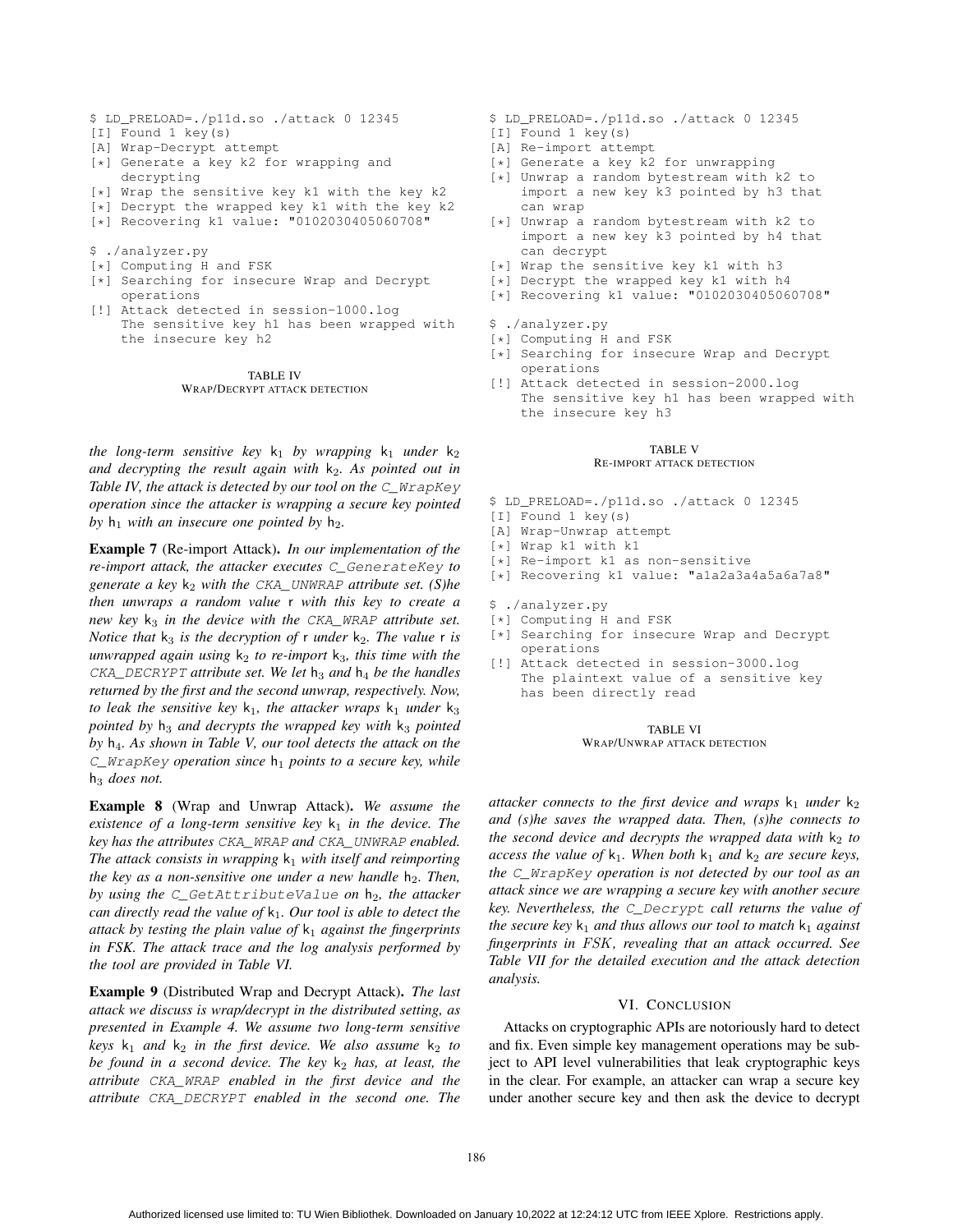```
$ LD_PRELOAD=./p11d.so ./attack 0 12345
[I] Found 2 key(s)
[A] Distributed Wrap-Decrypt attempt (1)
[*] Wrap the sensitive key k1 with the
    sensitive key k2
```

```
[*] Wrapped data: "d6c22bb28cd93ec0"
```

```
$ LD_PRELOAD=./p11d.so ./attack 1 12345
```
- [I] Found 1 key(s)
- [A] Distributed Wrap-Decrypt attempt (2)

```
[*] Decrypt wrapped data "d6c22bb28cd93ec0"
   with the key k2
```
- [\*] Recovering k1 value: "0102030405060708"
- \$ ./analyzer.py
- [\*] Computing H and FSK
- [\*] Searching for insecure Wrap and Decrypt operations
- [!] Attack detected in session-4001.log The plaintext value of a sensitive key has been leaked after decryption with key h1

TABLE VII DISTRIBUTED WRAP/DECRYPT ATTACK DETECTION

the ciphertext, obtaining the former key in the clear. In the literature we find many proposals for preventing or mitigating this kind of attacks but they typically require to modify the API or to configure it in a way that might break existing applications. This makes it very hard to adopt these proposals for critical applications and infrastructures, where systems are rarely modified and legacy applications are very common. At the same time, in these critical settings, the leakage of a cryptographic key can cause serious consequences.

In this paper we have investigated a new method to analyze cryptographic API logs. Log analysis is interesting because it has a very low impact on existing systems and is frequently used in industrial systems, financial applications and critical infrastructures. Log analysis of cryptographic APIs is challenging since keys are never supposed to be leaked in the clear, meaning that tracking different keys might become hard, especially if we want to analyze logs offline without interacting with the cryptographic devices.

More specifically, we have extended an existing model for security API analysis in order to model API logs. We have given a formal definition of secure execution that scales to a distribute setting, in which logs from services and devices that are placed in different physical locations, can be collected and searched for distributed attack sequences. We have shown examples of distributed attacks that cannot be detected locally and we have proved that the problem of detecting these attacks offline is unsolvable, because of the impossibility of tracking keys. We have shown that by adding a simple API for key fingerprinting, log analysis becomes feasible and efficient. We actually proved that security can be characterized in term of absence of particular combination of parameters in a subset of the API calls, i.e., Wrap and Decrypt.

Finally, we have implemented a tool for PKCS#11 APIs

that simulates key fingerprinting through the available cryptographic operations for a given key, and can detect all documented attacks on PKCS#11 that directly leak a key in the clear. The tool constitutes a proof-of-concept that the method is effective and that can be implemented even without a dedicated key fingerprinting API. It is worth noticing, that adding a key fingerprinting API for logging purposes would not affect existing applications. Compared to previous works, our approach does not require existing API functions to be modified, therefore legacy applications do not need to be updated. Instead, we propose to add a new fingerprinting function that is solely used by the monitoring solution to provide more informative logs. In this respect, extending existing devices with this new mechanism seems a realistic possibility and we would encourage producer to consider this idea for next generation devices.

As a future work, we intend to extend our tool to cover a more extensive fragment of PKCS#11 and we want to experiment with candidate key fingerprinting APIs on software emulators of PKCS#11. We also intend to characterize other cryptographic APIs by studying formally which rules are considered problematic and should be tracked in the logs. Intuitively, the problematic rules are the ones that either directly leak a key in the clear, or generate a term containing a sensitive key that can be deconstructed by the DY attacker, as when wrapping a sensitive key under a nonsensitive one. Lastly, we plan to cover cryptanalytic attacks related to weak cryptographic mechanisms and side channels.

*Acknowledgments:* This work has been partially supported by CINI Cybersecurity National Laboratory within the project FilieraSicura: Securing the Supply Chain of Domestic Critical Infrastructures from Cyber Attacks (www.filierasicura.it) funded by CISCO Systems Inc. and Leonardo SpA.

#### **REFERENCES**

- [1] Pedro Adão, Riccardo Focardi, and Flaminia L. Luccio. Type-based analysis of generic key management apis. In *2013 IEEE 26th Computer Security Foundations Symposium, New Orleans, LA, USA, June 26-28, 2013*, pages 97–111, 2013.
- [2] R. Anderson. The correctness of crypto transaction sets. In *8th International Workshop on Security Protocols*, April 2000. http://www. cl.cam.ac.uk/ftp/users/rja14/protocols00.pdf.
- [3] Ryad Benadjila, Thomas Calderon, and Marion Daubignard. Caml Crush: A PKCS#11 Filtering Proxy. In *Smart Card Research and Advanced Applications - 13th International Conference, CARDIS 2014, Paris, France, November 5-7, 2014. Revised Selected Papers*, pages 173– 192, 2014.
- [4] M. Bond. Attacks on cryptoprocessor transaction sets. In *Proceedings of the 3rd International Workshop on Cryptographic Hardware and Embedded Systems (CHES'01)*, volume 2162 of *LNCS*, pages 220–234, Paris, France, 2001. Springer.
- [5] M. Bortolozzo, M. Centenaro, R. Focardi, and G. Steel. Attacking and fixing PKCS#11 security tokens. In *Proceedings of the 17th ACM Conference on Computer and Communications Security (CCS'10)*, pages 260–269, Chicago, Illinois, USA, October 2010. ACM Press.
- [6] M. Centenaro, R. Focardi, F.L. Luccio, and G. Steel. Type-based analysis of PIN processing APIs. In Springer LNCS vol. 5789/2009, editor, *Proceedings of the 14th European Symposium on Research in Computer Security (ESORICS 09)*, pages 53–68, 2009.